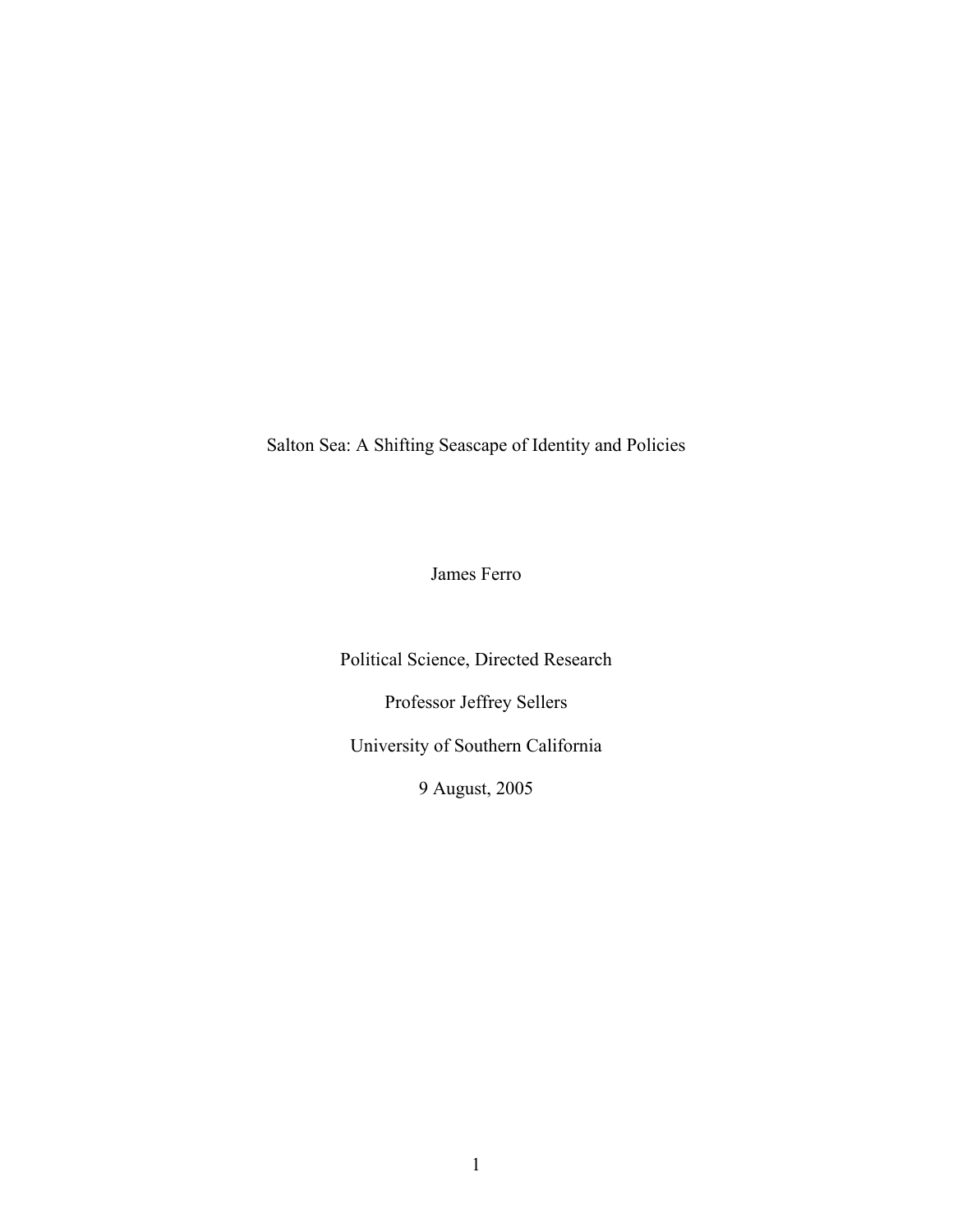It is at best a rather cheerless object, beautiful in a pale, placid way, but the beauty is like that of a mirage, the placidity that of stagnation and death. Charm of color it has, but none of sentiment; mystery, but not romance. Loneliness has its own attraction, and it is a deep one; but this is not so much loneliness as abandonment, not a solitude sacred but a solitude shunned. Even the gulls that drift and flicker over it seem to have a spectral air, like bird- ghosts banished from the wholesome ocean.

"E'en the weariest river

Winds somewhere safe to sea";

but for the Salton the appointed end is but a slow sinking of its bitter, useless waters, a gradual baring of slimy shores, until it comes once more, and probably for the last time, to extinction in dead, hopeless desert.

J. Smeaton Chase (1919)

Describing the Salton Sea on 30July, 1911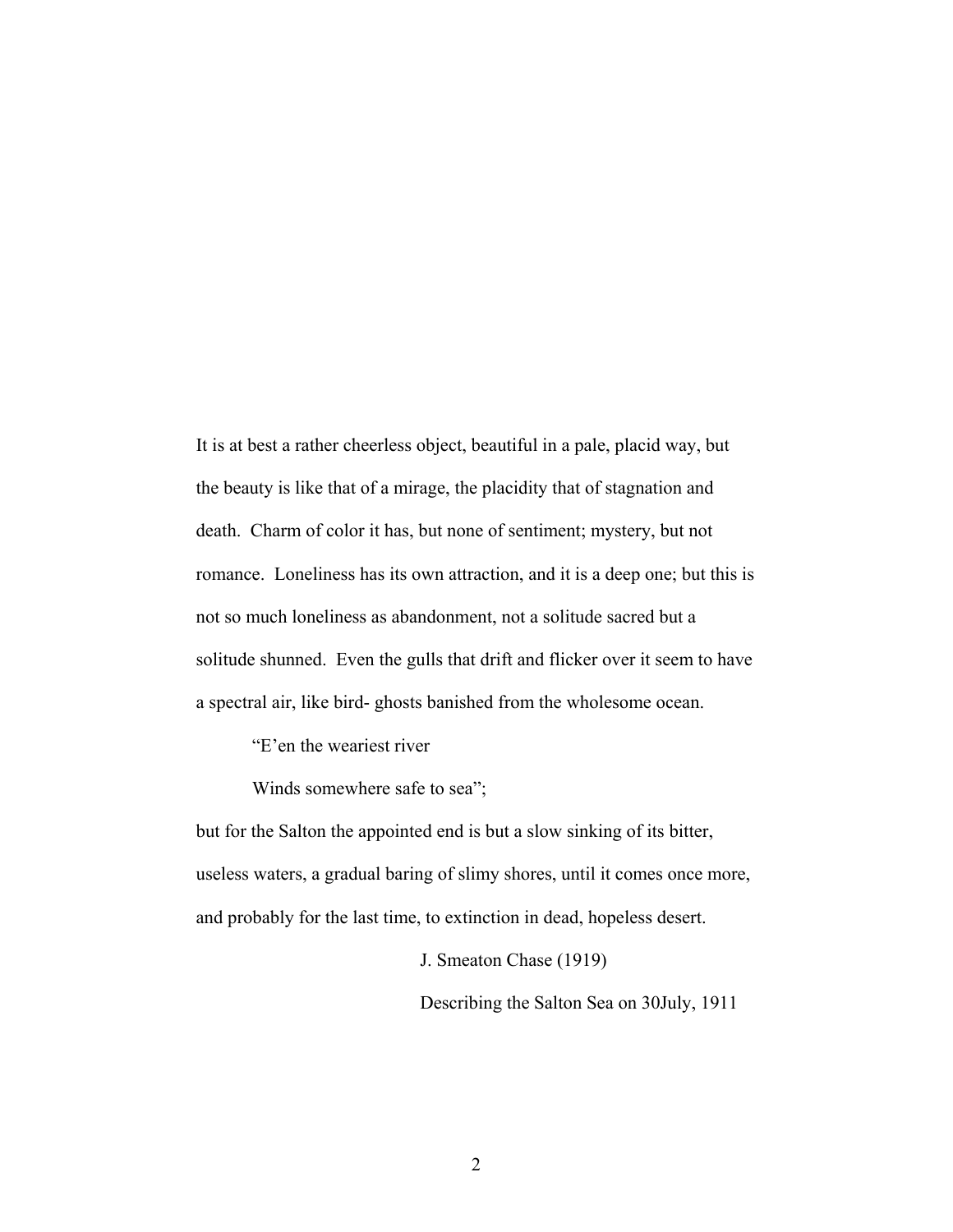Once upon a time in a hot and arid land, a strange event occurred. Floodwaters from a grand and faraway river stormed into this desert basin. The water flowed day after day, night after night until a beautiful, large lake appeared. It shimmered in the desert sun. It was an oasis of life and hope in a barren land. Birds of many feathers and fish of many fins made it their home. But, alas, like all good things, it was soon discovered by Man.

The first person was a farmer. "Ah, what a good place to grow my crops, and we need, as we all know, lots and lots of agriculture, for man does not live by meat alone." Soon many farmers followed.

The next one was a fisherman. "Ah, what a great place to fish! I'll start a fishery, and soon this place will be populated by fishermen from all over the world, for man does not live by bread alone." Soon many fishermen followed.

The third one was a bird lover. "Ah, what a wonderful place to bird watch; they need many protective sanctuaries, for how can they or man live without nature?" Soon many nature lovers followed.

The fourth person was a weekend warrior. "Ah, what a great place to swim, water ski, and boat, for man does not live by work alone." Soon many pleasure-seekers followed.

The last one was an entrepreneur – a wheeler and dealer. "Ah, look at all this land and water. I could buy thousands of acres and sell my water to the thirsty city folks down South, for man does not live without profit and gain." Soon many wheelers and dealers followed.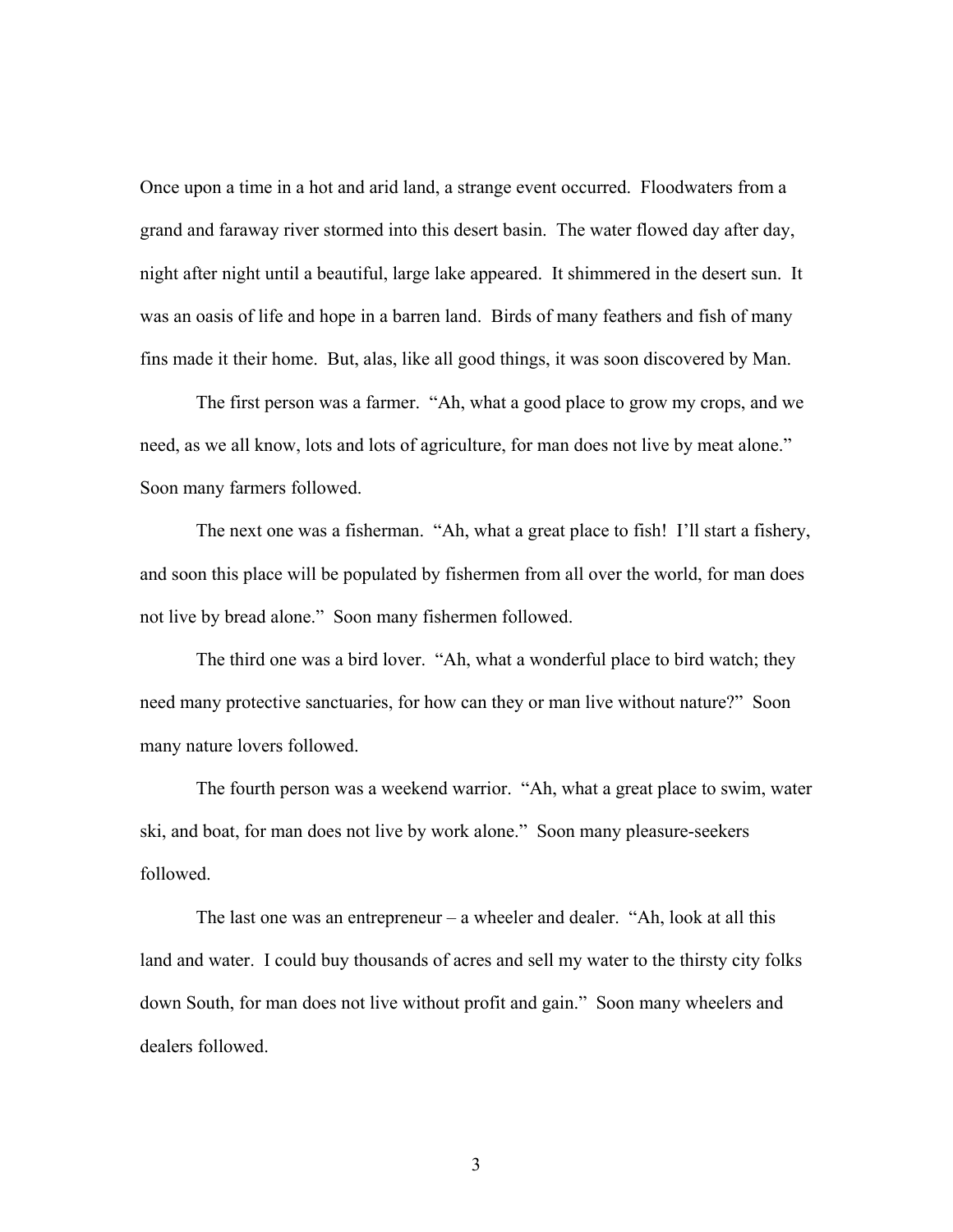Everyone was very happy in this sunny place until one day a terrible smell permeated the land. The fresh water lake was now salty and full of metals from run-off crop water. It was getting smaller and smaller, too.

Farmer mused: "What's happening to the lake?"

Fisherman moaned: "What's happening to the fish; they're all floating?"

Bird lover cried: "The birds are all dying!"

Weekend warrior shouted: "Man, it stinks! I'm outta here!"

Wheeler and dealer yelled: "Call my lawyer. If the lake dries up, who's responsible?"

All of them looked at each other and pointed their fingers. "It's your fault!" they all shouted in unison. While each one tried to out shout the other, the lake grew smaller and smaller until one day it completely disappeared. Then suddenly a hot wind stirred and blew across the face of the dry lakebed. It lifted up the dry metals and formed a toxic dust cloud. It blew across the desert floor and engulfed the arguing voices. A choking was heard and then dead silence. The cloud then blew towards a large city where people worked and played and vaguely remembered the desert lake.

## §§§§§§§§§§§§§§§§§

The above fable illustrates the sad, complicated situation of the Salton Sea. What is the Salton Sea? Is it a run-off basin for agriculture, which is the life-blood of California's economy? Is it one of the few remaining wetland havens for endangered and migratory birds? Is it an important fishery for anglers? Is it an economically sound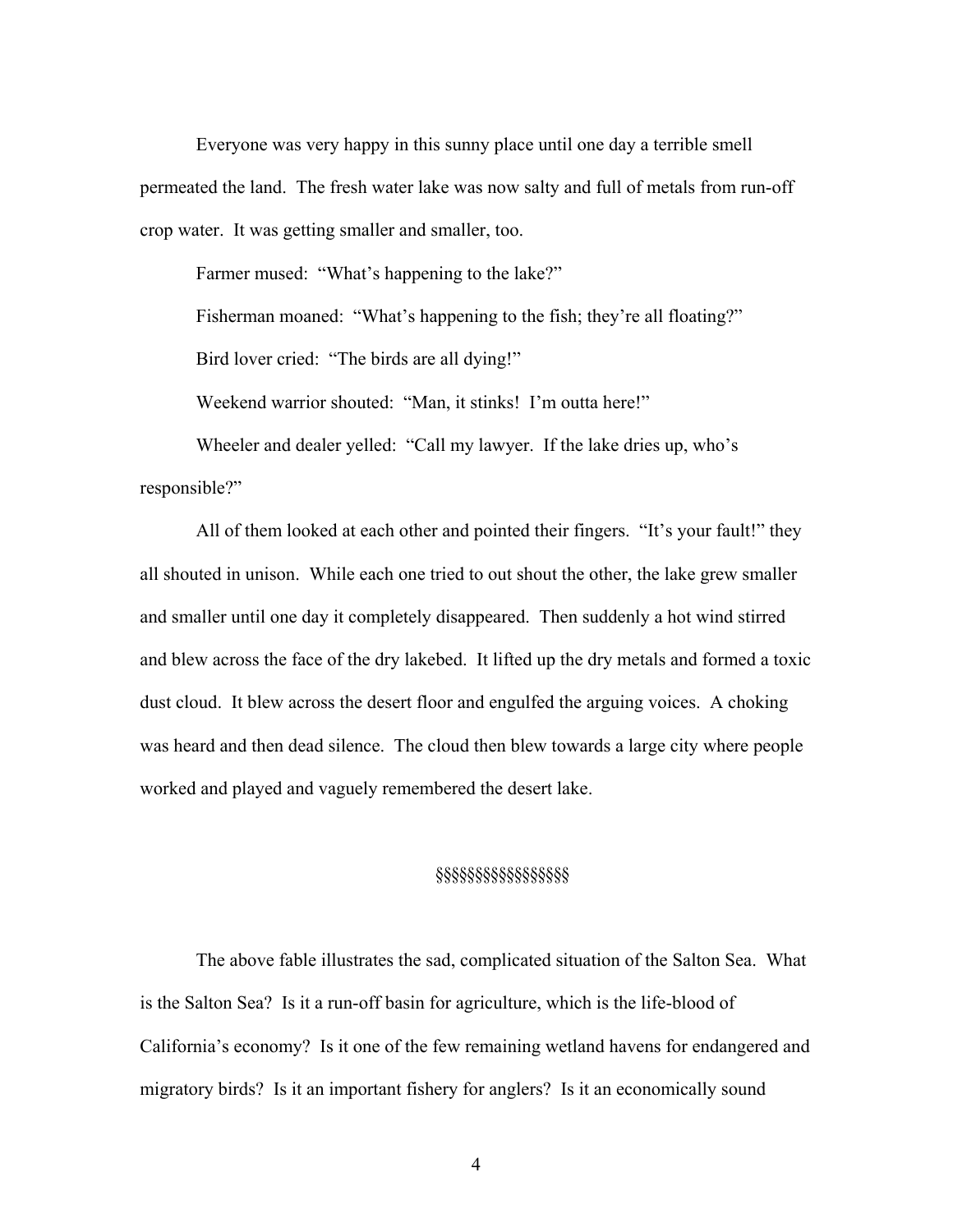recreational area for the weekend warrior? Or is it the answer to the water wars over the rights to the Colorado River? How the Salton Sea is viewed has led to the complex and seemingly contradictory policies that have attempted to restore the Salton Sea. The question remains: restore it to what? All of these different views and issues are important, but each one needs to work together to address a major challenge: if the Salton Sea continues its course of increased salinity and concentration of nutrients and chemicals, while simultaneously decreasing elevation, it will lead to a major health threat to a large California populace. This health threat can literally loom in the air that we breathe if the Salton Sea is allowed to dry up. The "toxic cloud" is not a fable. Therefore, Southern Californians need a policy that will coalesce all of these issues and make them focus on the main environmental issue concerning this fragile ecosystem and its potential lethal nature. We need a policy that will remove the "hazard signs" from this body of water.

In his analysis of the Chesapeake Bay, Howard Ernst (2003) developed a theory of environmental policy. It states that when public demand for action is organized and vocalized, it usually results in little more than token legislation. This can be attributed, Ernst argues, to four factors:

- 1) Economic primacy.
- 2) Fragmentation of American Politics.
- 3) Interest group imbalance.
- 4) The policy cycle.

Token legislation is the reason why the Salton Sea, in spite of national attention of public outcry and attempted environmental policy fixes, still remains a fragile ecosystem,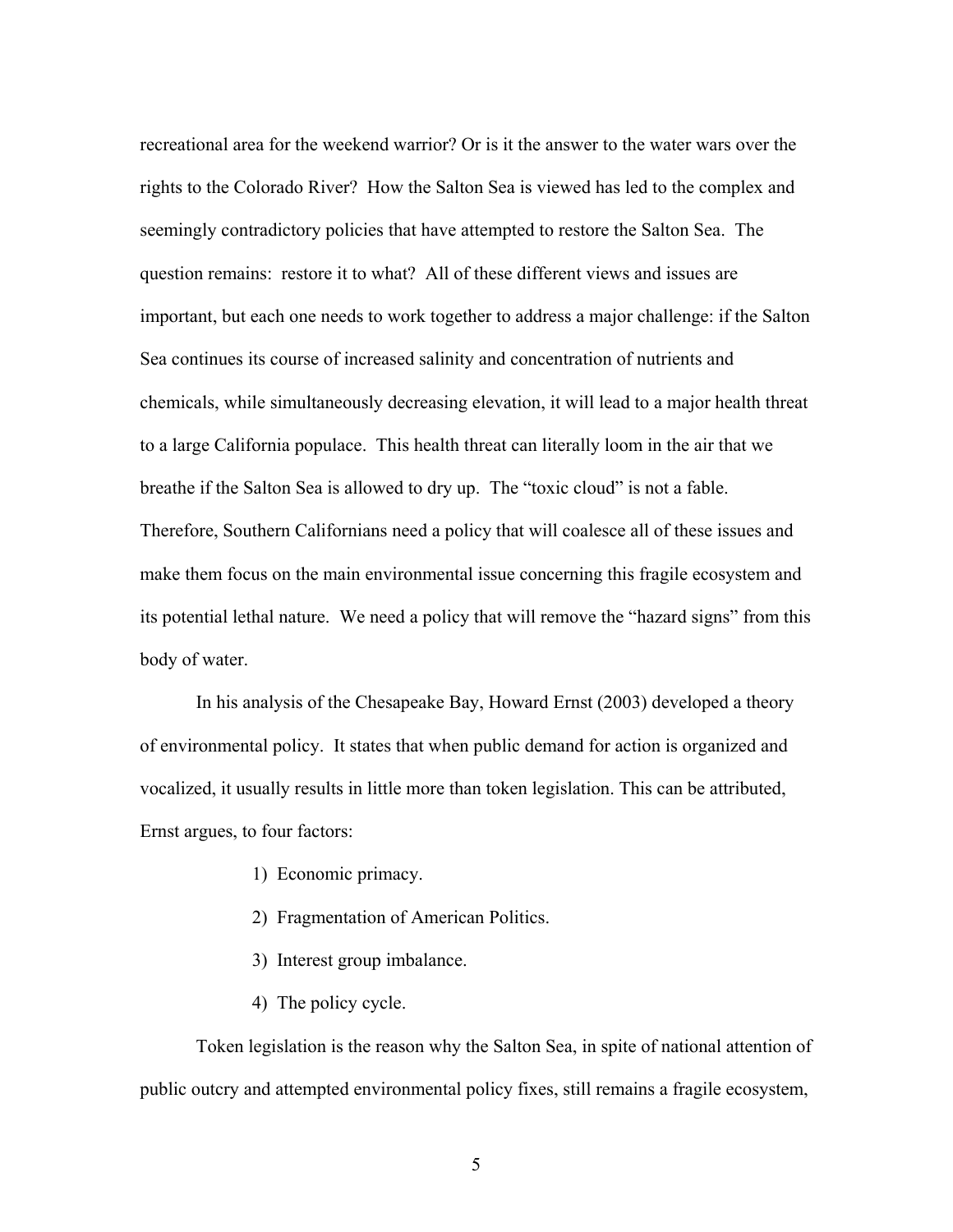teetering between "haven and hazard." Like the Sea itself, shifting in its salinity, the following policies – The Sonny Bono Memorial Salton Sea Reclamation Act of 1998, the Quantification Settlement Agreement and enacting legislation, and the proposed Salton Sea Local Control Act – flow one into the other, watering down the tokenism of the next. These three policies will be viewed and analyzed through the lens of Howard Ernst's theory. It is the contention of this paper that the Local Control Act, because of its lesser degree of token legislation, will remove the hazard sign. It has the potential to be the flag ship legislation that begins the real restoration of Salton Sea's ecosystem and allows it to be a true haven for man and beast.

# **A SEA OF CONTRADICTIONS**

It is often written that the Salton Sea is a "sea of contradictions" (Gottlieb and FitzSimmons, 1991; Nijhuis, 2000; Cohen, Morrison, and Glenn, 1999; Cohn, 2000); it is both a haven for wildlife as well as hazard for the visiting and resident fish and creatures. It was once touted as the Salton Riviera (deBuys, 1999; Matthews, 2005), a large marine habitat in the middle of what once was called the Valley of the Dead (Reisner, 1986, p. 123). Because it is sustained by agricultural runoff and the New River – the most polluted waterway in the United States – (Patten, McCaskie, and Unitt, 2003, p. 7), the inflows that terminate here are both a blessing and a curse. It is the largest freshwater lake in California, yet the salinity is 25 percent higher than the ocean (Cohen et al., 1999, p. 15). The debate over how best to restore this fragile ecosystem is not new. The discussion of splitting the lake into a northern freshwater lake and a southern brine pond, which is today the Salton Sea Authority's preferred alternative, received serious attention as early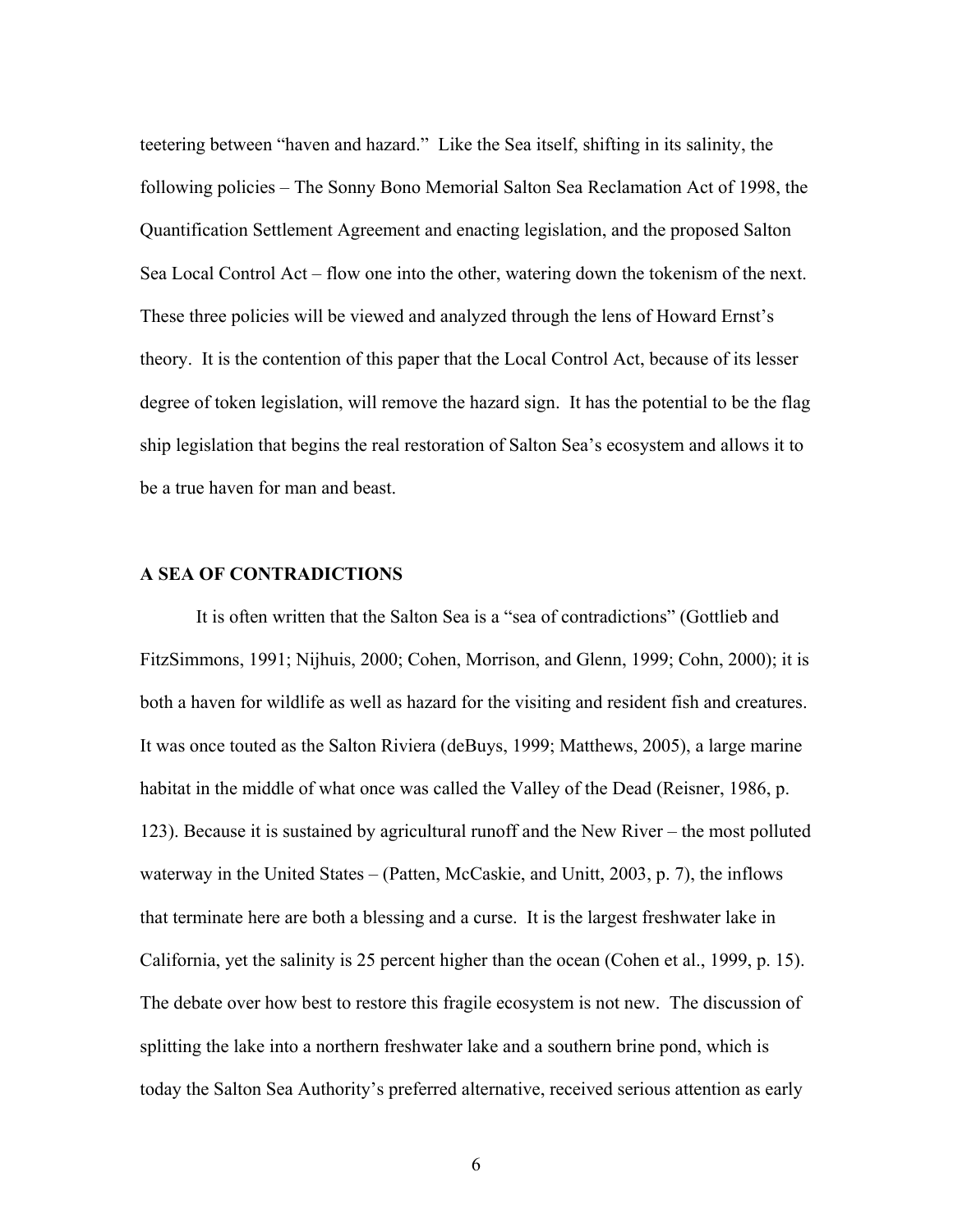as 1974 as the smell from the overactive algal blooms and resulting fish die-offs began driving tourists away from the Sea.

The Sea is an agricultural run-off basin for the Imperial, Coachella, and Mexicalli valleys. It has become "the hot potato of California water politics, tossed from agency to agency in a desperate bid to avoid responsibility." (Cohen, 2003, p. B11). Meanwhile, federal water- related institutions (such as the Army Corps of Engineers, the Bureau of Reclamation, U.S. Environmental Protection Agency, and U.S. Fish and Wildlife Service) have been struggling to redefine their roles in Western water politics (Blomquist, Heikkila, and Schlager, 2004A). This uncertainty has left the Salton Sea a victim to rising salinity, increasing chemical contamination, and diminishing water supply. With a small constituency of concerned bird-watchers, anglers, and local residents, the effort to restore the Salton Sea faces tremendous political barriers as the battle over Colorado River water continues to rage.

#### **TOKEN LEGISLATION**

The Salton Sea Reclamation Act began with good intentions and high hopes, but it resulted in little more than a tribute to the late Congressman Sonny Bono. Introduced in the legislature in January 1998 with the intention that it was time to stop talking and time to "move dirt" (deBuys, 1999, p. 251), the bill would authorize \$350 million for an undetermined restoration project. The Sonny Bono Memorial Salton Sea Reclamation Act of 1998 did little more than continue the government's roll of funding studies and testing pilot programs. Indeed, this law did move dirt, but the version that emerged from the Congress for authorization contained language that would be insufficient to restore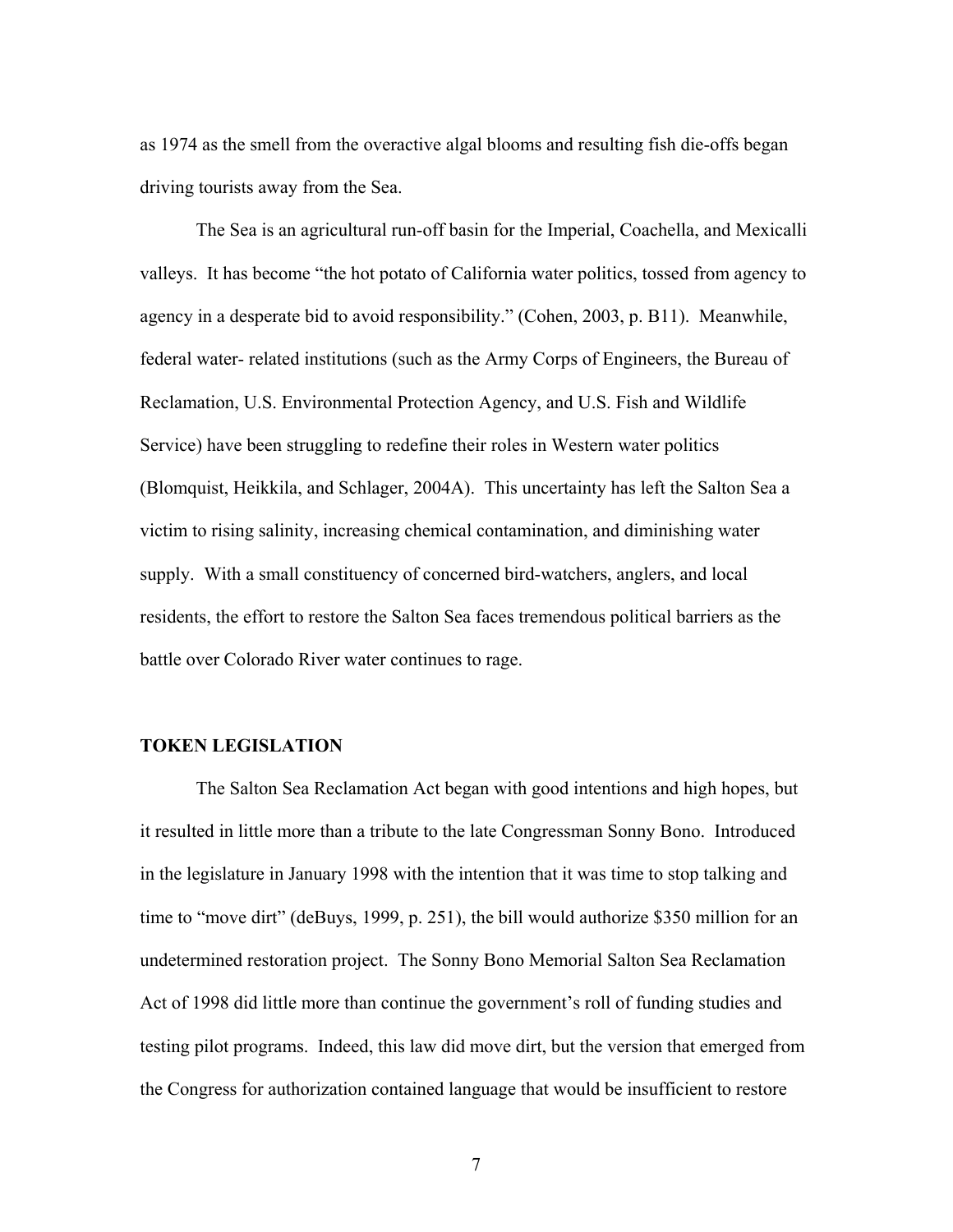the dying Sea. The increasing pressure of a looming water transfer of 300,000 acre- feet out of Imperial Valley aided the campaign's sense of urgency, while overshadowing the ecological concerns of this fragile and once productive salt water habitat.

Sonny Bono was a successful legislator and an energetic advocate for his congressional district. He spearheaded the campaign to save the Salton Sea by forming the Salton Sea Congressional Task Force in 1997. This added the plight of the Salton Sea to the national policy agenda, and the Task Force began deliberations over billion-dollar engineering solutions, a far stretch from the modest suggestions of the once primary Salton Sea Authority. When the construction project figures were framed in billions of dollars, with hundreds of millions claimed as the potential revenues, several large engineering firms took interest in the once obscure environmental agenda of restoring the Salton Sea. Obviously, it was not interest in environmental issues that motivated them but rather the "industry" of making money. Bono's primary goal was clearly not to rescue the dying fishery or to protect the endangered pelicans and other feathered residents. Rather, Bono's goal was to revive the recreational playground that he frequented as a child. This goal, if realized, would generate revenue that was much needed in the Imperial Valley, which now struggled to replace its once thriving fishing industry. Ironically, Sonny Bono was killed in a recreational skiing accident in the winter of 1997, and the Salton Sea lost its national champion; however, the death of this fallen hero focused the national spotlight on the Salton Sea as a tribute to the memory of Sonny Bono. This event became the window of opportunity. The spotlight became even brighter when his wife stepped into his shoes.

As it became obvious that the agricultural to urban water transfers would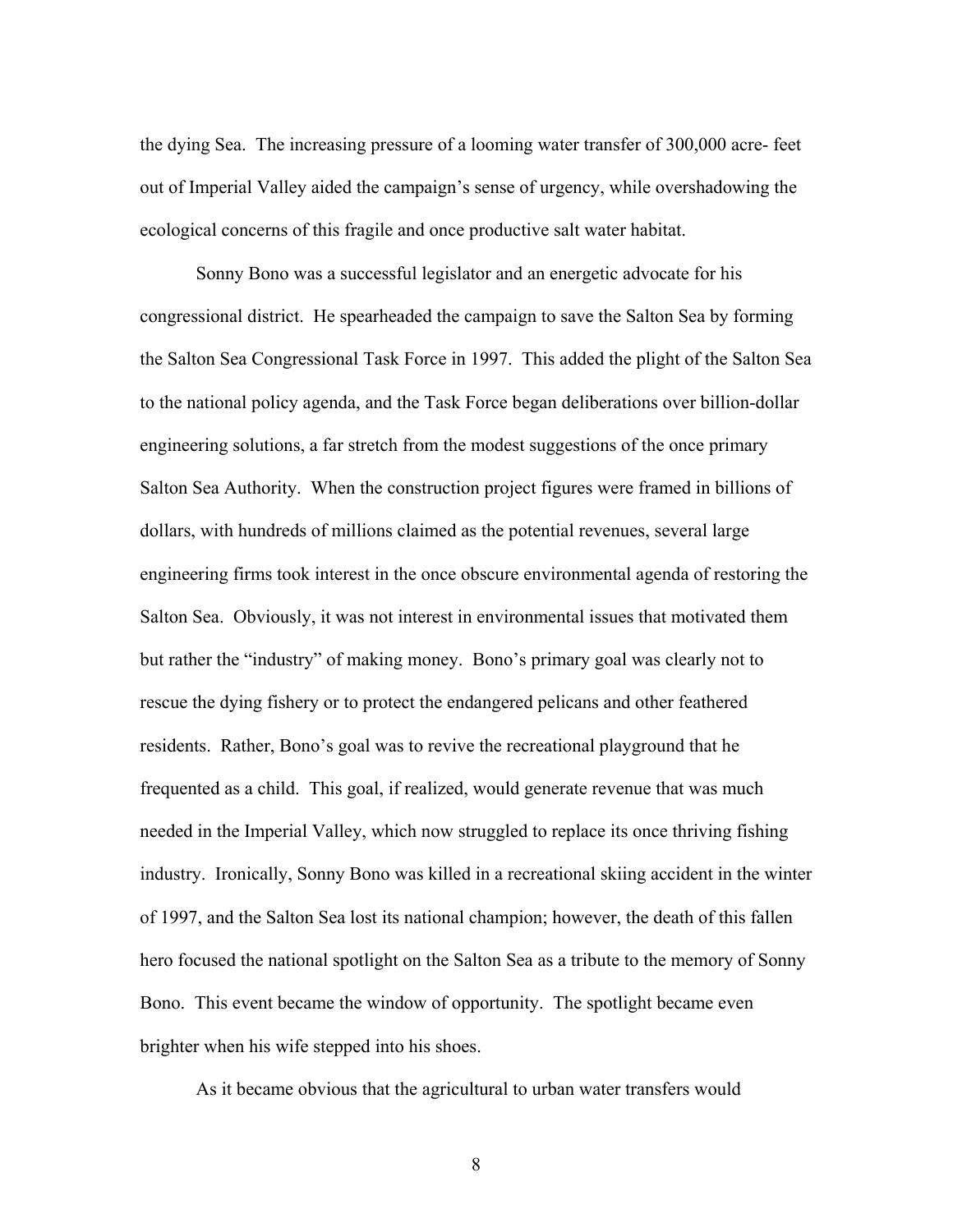substantially decrease the Salton Sea's sustaining inflows, Congresswoman Mary Bono picked up the torch of her late husband and continued the campaign to revive the economy of the area and the ecosystem of the Sea. This time, the Salton Sea received the attention of several key industries including New York real estate investors, large engineering firms, the gaming industry, geothermal energy, and water marketing wouldbe profiteers; each group was anxious for another round of California land speculation and economic development. "In July – demonstrating more urgency in the six months after Bono's funeral than in the three years he was a Palm Springs congressman – the House passed a Mary Bono bill that would clean up the mess" (Wilke, 1998 ). H.R. 3267 passed through the House of Representatives by a narrow margin of 221 to 220. However, it was almost entirely rewritten by the Senate, resulting in an \$8 million authorization, a far cry from the original legislation. The Senate was not willing to pass a bill that authorized an unspecified project for \$350 million. The House version also did not allow for congressional authorization of the preferred construction plan, while being funded by the Land and Water Conservation Fund, traditionally not used for reclamation projects. In its original language, the bill would also hold irrigators prematurely exempt from cost sharing responsibilities, placing the burden entirely upon the federal government. In addition, it included broad limitations of liability for the local water agencies and irrigation districts as well as the Salton Sea Authority for any actions taken. The liability for the Salton Sea would be transferred to the federal government entirely. The Sonny Bono Memorial Salton Sea Reclamation Act that did emerge from the Senate, signed into law by President Clinton, provided \$5 million for wildlife studies at the Salton Sea National Wildlife Refuge and \$3 million for experimental wetlands to help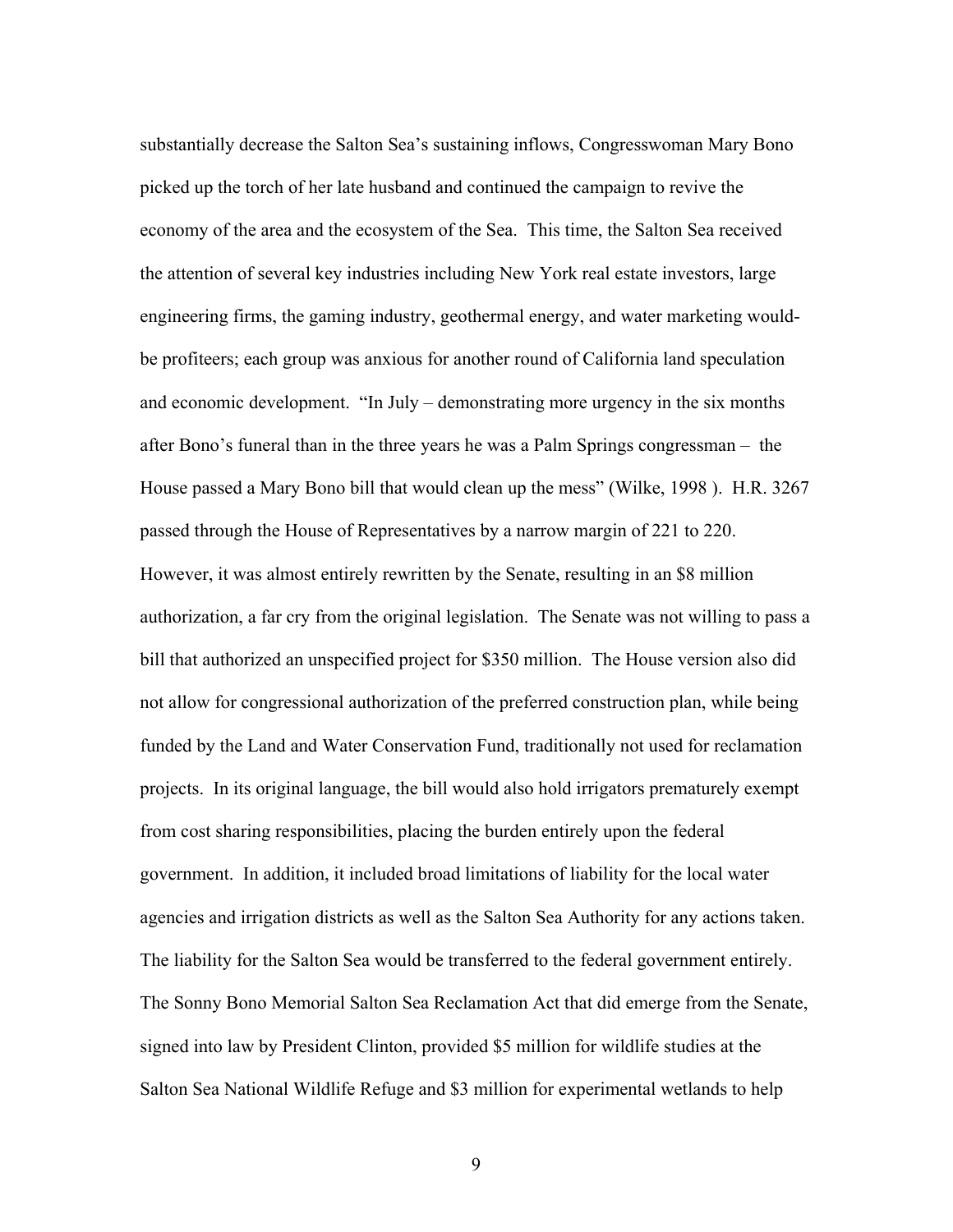clean up the inflow from the New and Alamo Rivers. Although the bill was "watered down," it allowed the following policy to be more effective.

 The next major policy to affect the Salton Sea was the finalization of an agreement between the Imperial Irrigation District (IID), Coachella Valley Water District (CVWD), and the San Diego County Water Authority (SDCWA) to transfer 300,000 acre-feet per year of Colorado River water away from Imperial Valley. In the negotiations over how best to reduce California's reliance on the Colorado River, the Salton Sea was perceived as merely a roadblock on the negotiation table; a body of water to be mitigated around with neither concern for its protection nor enhancement. The Quantification Settlement Agreement (QSA) and enacting legislation of 2003 marked the beginning of large scale water transfers. As water resources become scarcer and population increases, these water transfers will become commonplace in California. The legislation that validated the agreement also placed the liability of the ailing Salton Sea entirely in the hands of the State of California, relinquishing irrigators from responsibility for possible ill-effects from the water transfer.

 San Diego wants the water that sustains the Salton Sea, and San Diego has the political capital to ensure that it does. "To reduce the state's annual draw on the Colorado River from some 5.2 million acre-feet to 4.4 million acre-feet, the state's basic apportionment, the California parties agreed to implement water conservation measures, initiate agricultural to urban water transfers and develop comprehensive groundwater banking and conjunctive use programs," (McClurg, 2001). The IID, CVWD, SDCWA, and the Metropolitan Water District (MWD) of Los Angeles, signed the Quantification Settlement Agreement (QSA) in October 2003, and the state of California passed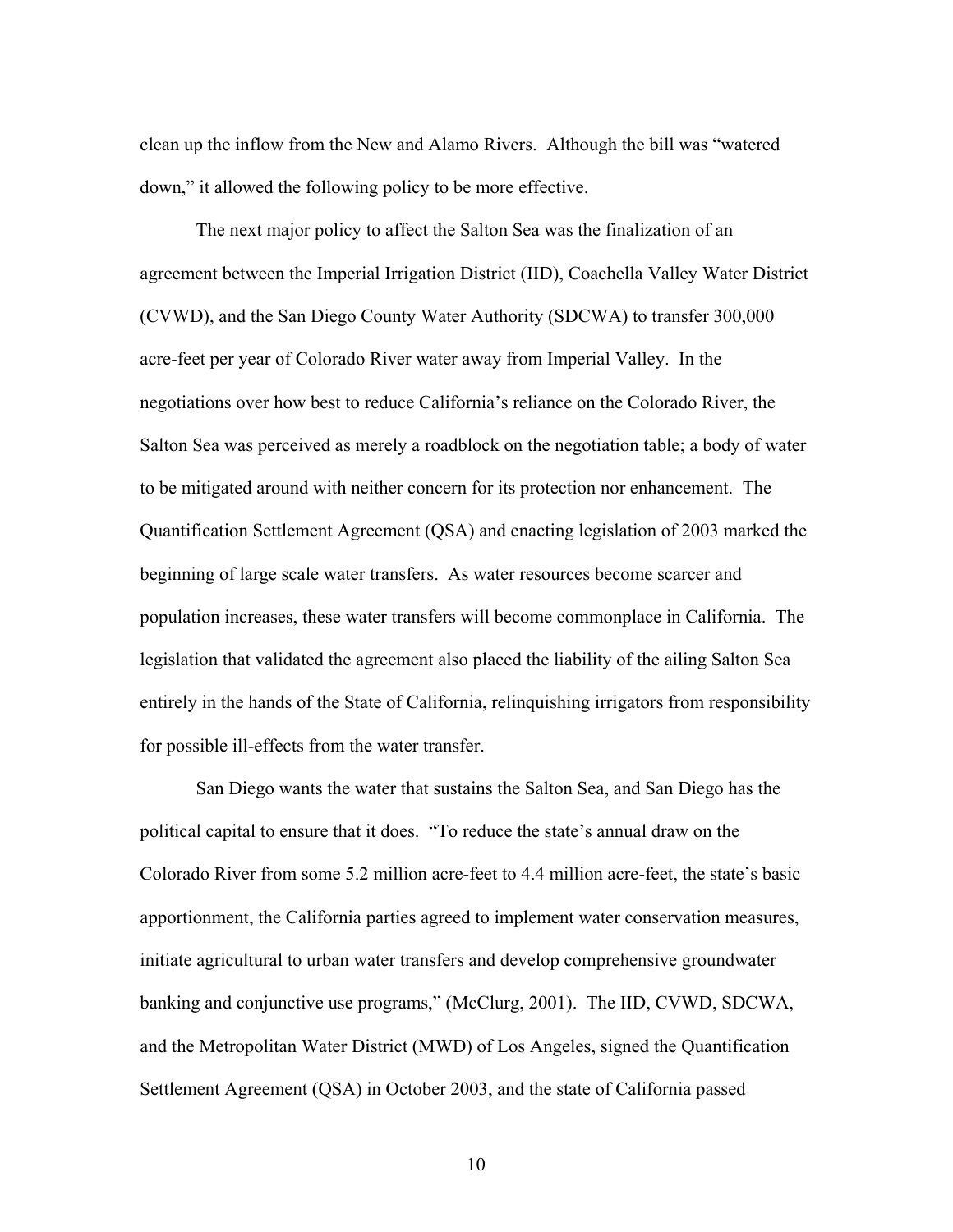enacting legislation the following month. This agreement guarantees the Salton Sea will lose nearly one quarter of its sustaining inflows; it cannot prudently lose more than onequarter because it runs the risk of incurring substantial cost in health issues and environmental mitigations. California's booming population will continue to exert pressure on agricultural water users to conserve and to transfer their "savings" of Colorado River water to urban users.

 The Imperial Irrigation District will be fallowing fields or employing other conservation measures in order to transfer 200,000 acre-feet per year to San Diego and another 100,000 per year to Coachella Valley, while creating a mitigation fund that will generate roughly \$300 million for the restoration plan and economic protection for the communities affected. This will hardly be enough to mitigate the environmental as well as economic impact on the valley as engineering plans alone are close to one billion for construction and several million per year for operation and maintenance (Morrison and Cohen, 1999). In addition to the shortcomings of the mitigation effort, some scientists project, "diminished flows may make any proposed engineering project to sustain the present extent of the Salton Sea a financial impossibility" (Molina and Shuford, 2004, p. 9).

## **A CONCEPTUAL MODEL**

 In his analysis of the restoration effort at Chesapeake Bay in the Northeastern U.S., Howard Ernst writes, "to come to terms with environmental politics, it is necessary to develop an understanding of the forces that drive environmental public policy and to comprehend how these forces influence each other, as well as the overall policy process."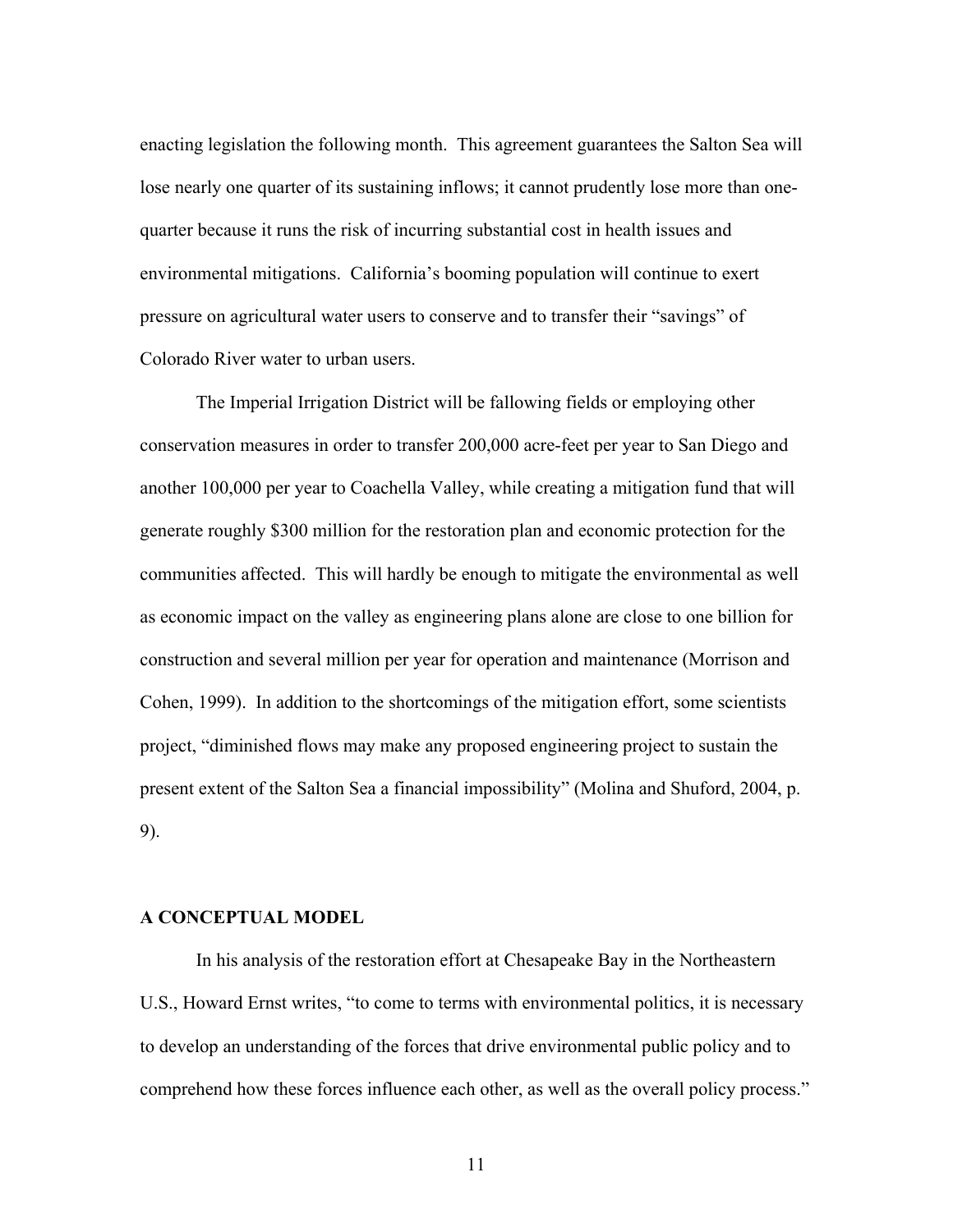Toward this goal, he has developed a theoretical framework that reduces the process to a "manageable" conceptual level and outlines four "political factors that compromise the policy context and constrain environmental policy outcomes." The first factor explains how economic primacy creates a hostile environment for environmental policy. The second one reveals how America's fragmented political system hampers innovation and policy implementation at all levels of government. The third factor relates how the dynamics of interest group formation favors industry groups over environmental concerns. Finally, a focusing event such as an environmental catastrophe or a charismatic leader's initiative can "coalesce" to create limited windows of opportunity for environmental innovation (Ernst, 2003, pp. 31, 34).

#### **"IT'S THE ECONOMY, STUPID"**

The first factor, economic primacy, is concerned with the difficulty of placing value on the environment other than that which is readily measurable in terms of economics. "Policy makers are acutely aware of the political price of pursuing policies that challenge economic development, even if these policies promise to deliver a desired social or environmental good" (Ernst, 2003, p. 35). Challenging the need for delivering more water to Southern California to accommodate the rapid growth is an absurdity, regardless of the price that will be paid for mitigation. The water that flows into the Salton Sea is viewed by many as wasted water, precisely because of the understanding that its primary purpose is as an agricultural run-off basin. Engineering solutions for the restoration of the Salton Sea are expected to cost hundreds of millions, if not billions, of dollars in construction alone; meanwhile, the value of the water that fills the Salton Sea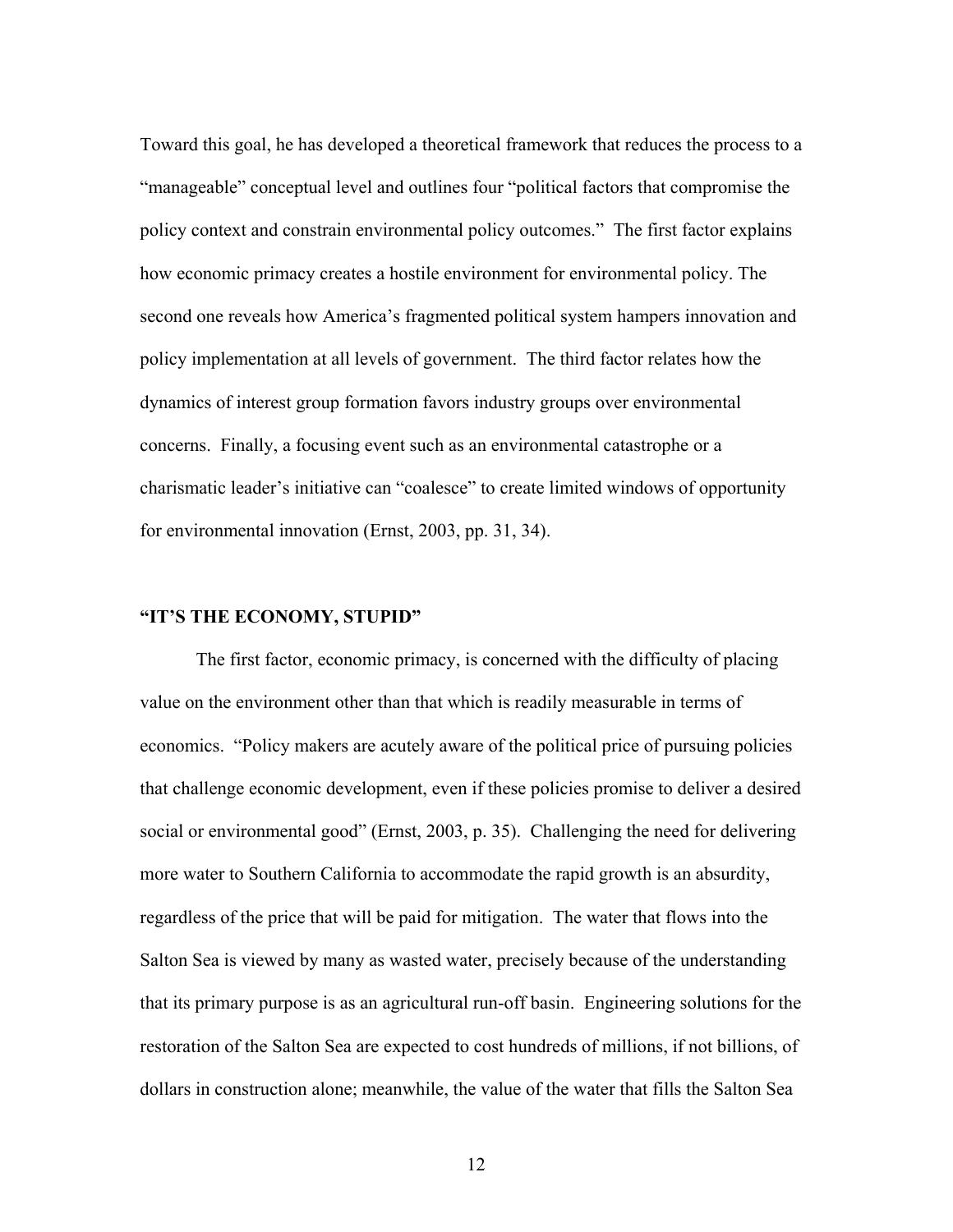has grown tremendously over the past several years. As California population explodes, demand for new sources of water increases. "In addition to creating new demands on supply, the cities have introduced a new factor in the water world – money, and lots of it. With 19 million customers, the Metropolitan Water District of Southern California can support a billion-dollar-a-year construction budget without difficulty. And the 'Met' certainly has no problem buying water if it's available" (Hayes, 2003, p. 146). Financing infrastructure improvements can be a financial difficulty for a federally subsidized irrigation agency with only a couple of hundred thousand customers.<sup>1</sup> For the urban water agencies, however, whose rates to their customers are sometimes 2000 times higher than those of agricultural users, these programs can be very advantageous (Hayes, 2003, p. 147).

During the Reagan Administration, the President signed Executive Order 12291, calling for an extensive economic review of all major regulatory actions, including environmental regulations. According to the administration, American business had become over regulated and, in order to spur economic growth, the policies that would prove successful would need to pass a cost-benefit analysis. These analyses looked at the most basic, and perhaps most incomplete, measurement of the value of the environment, its instrumental value; the value of natural resources as a human resource to be consumed

<u>.</u>

<sup>&</sup>lt;sup>1</sup>Sandra Postel, director of the Global Water Policy Project based in Amherst, MA, is the author of several articles on agricultural subsidies and water scarcity. Her book "Last Oasis: Facing Water Scarcity" provides an in-depth analysis of the issue, while offering suggestions for American agricultural reform. See also, Pimentel, David et al., 2004. "Water Resources: Agricultural and Environmental Issues," Bioscience, Vol. 54, Issue 10, p. 909.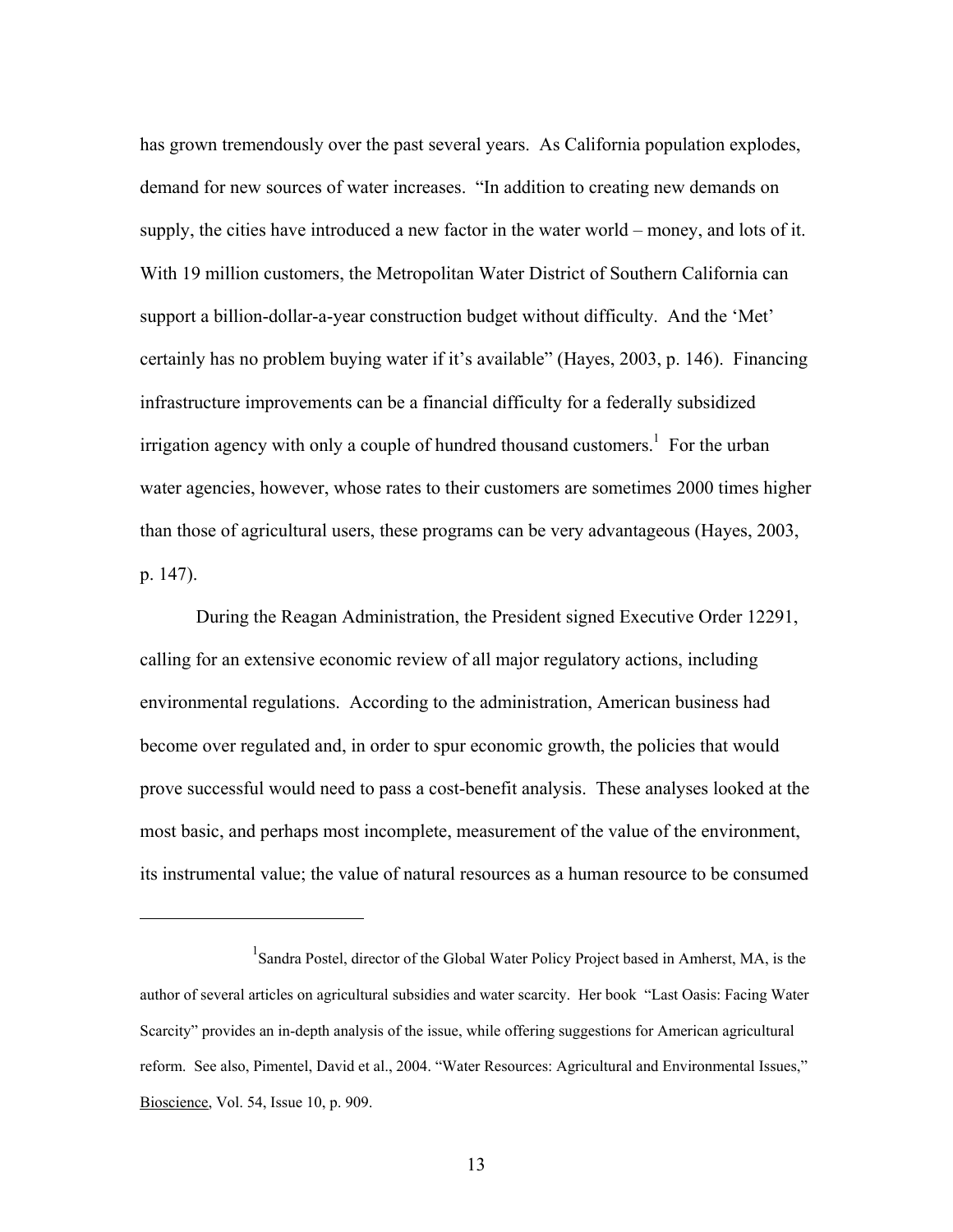or from which to be profited. This is most often the only type of value considered in a traditional cost-benefit analysis. Inherent and intrinsic values were not considered in the economic analysis of environmental policies and can be explained in that, "the balance between environmental concerns and economic interest is not a balance at all, economic factors take precedent" (Ernst, 2003).

The Sonny Bono Memorial Salton Sea Reclamation Act of 1998 was enacted as Public Law 103-572, accomplishing little more than authorizing the continued study of the Sea's basic problems – salinity and elevation. The reasons that economic primacy watered down the intentions of this bill are as follows: Congress would not authorize the spending of \$350 million for an undetermined engineering solution to a complex problem, even though the urgency of the situation was apparent. Secondly, there was more instrumental value in the water that fills the Salton Sea as urban supply; therefore, the transfer of water to San Diego was inevitable. This situation is reflected in the words of second-generation farmer, Bob Hull, spoken to journalist, Mark Henry: "Either we find ways to allow water transfers economically, or the courts are going to find a way to take water from us" (2001). Because of this reality, the Salton Sea Reclamation Act was virtually paving the way for the water transfer agreement that had received serious attention in the earlier part of the year. All transfer parties had signed a memorandum of understanding, but had yet to finalize the negotiations due in part to the liability issues regarding the Salton Sea's decreased inflow, which presented health and ecological hazards. Finally, the restoration effort at the time was focused on recreational and other economic values rather than ecological values. "...the legal mandate for the [Salton Sea] Authority focuses on continued agriculture in the region and recreational and economic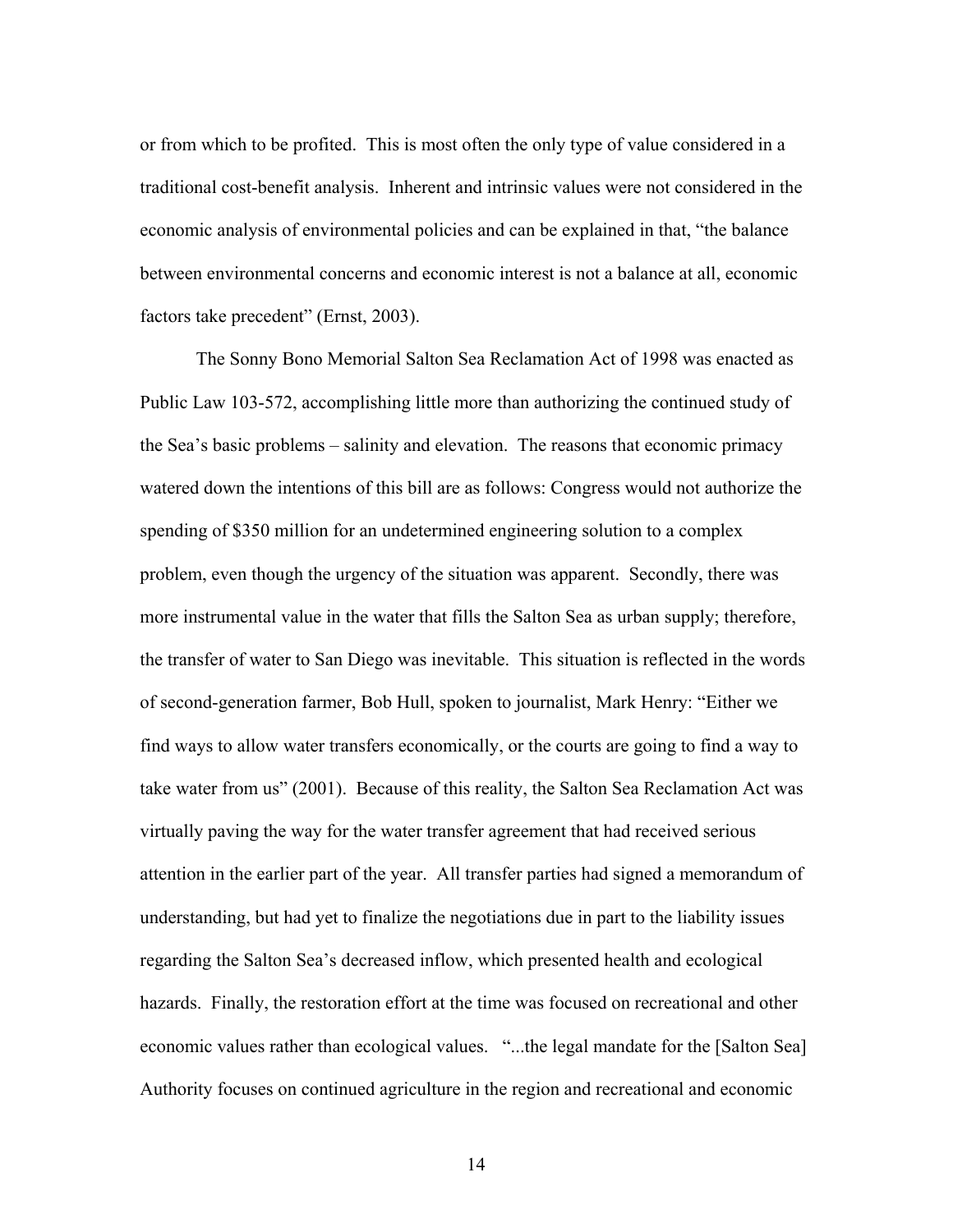development, and excludes any mention of ecological restoration" (Cohen et al., 1999, p. 28). While attempting to protect the Salton Sea indirectly, the legislation ultimately failed to create protection for the Sea throughout the water transfer negotiations.

SB 277 of the Quantification Settlement Agreement (QSA), titled the Salton Sea Restoration Act, created the Salton Sea Restoration Fund and generated \$300 million in revenue to be used by the Salton Sea Authority towards implementing a restoration project. This money was generated by the artificial mark-ups to the cost of water from the federally subsidized irrigation district to the Department of Water Resources (DWR) and finally to the SDCWA. It also transferred the liability of the Salton Sea from the federal government to the State of California. By doing this, the transfer parties (IID, SDCWA, MWD, and CVWD) were not liable for the damage caused by reducing the inflows to the Salton Sea; meanwhile, the DWR could collect administrative fees from the Restoration Fund. In addition, the transfer parties were to contribute \$130 million to the Salton Sea Restoration Fund for environmental and economic mitigation to be used to counteract the negative impacts of the transfer in the region. The legislation did not include the allocation of any government financial support other than a percentage of the profits generated by the transfer of water from the agricultural sector to the urban users.

Another provision of the Salton Sea Restoration Act was the manner in which water would be conserved for the transfer to San Diego. Initially, the farming interests did not want to allow for the fallowing (idling fields) of their land because of its impact on the regional economy. This was a heavy point of contention in early QSA negotiations, for the Imperial Valley already suffered from the highest unemployment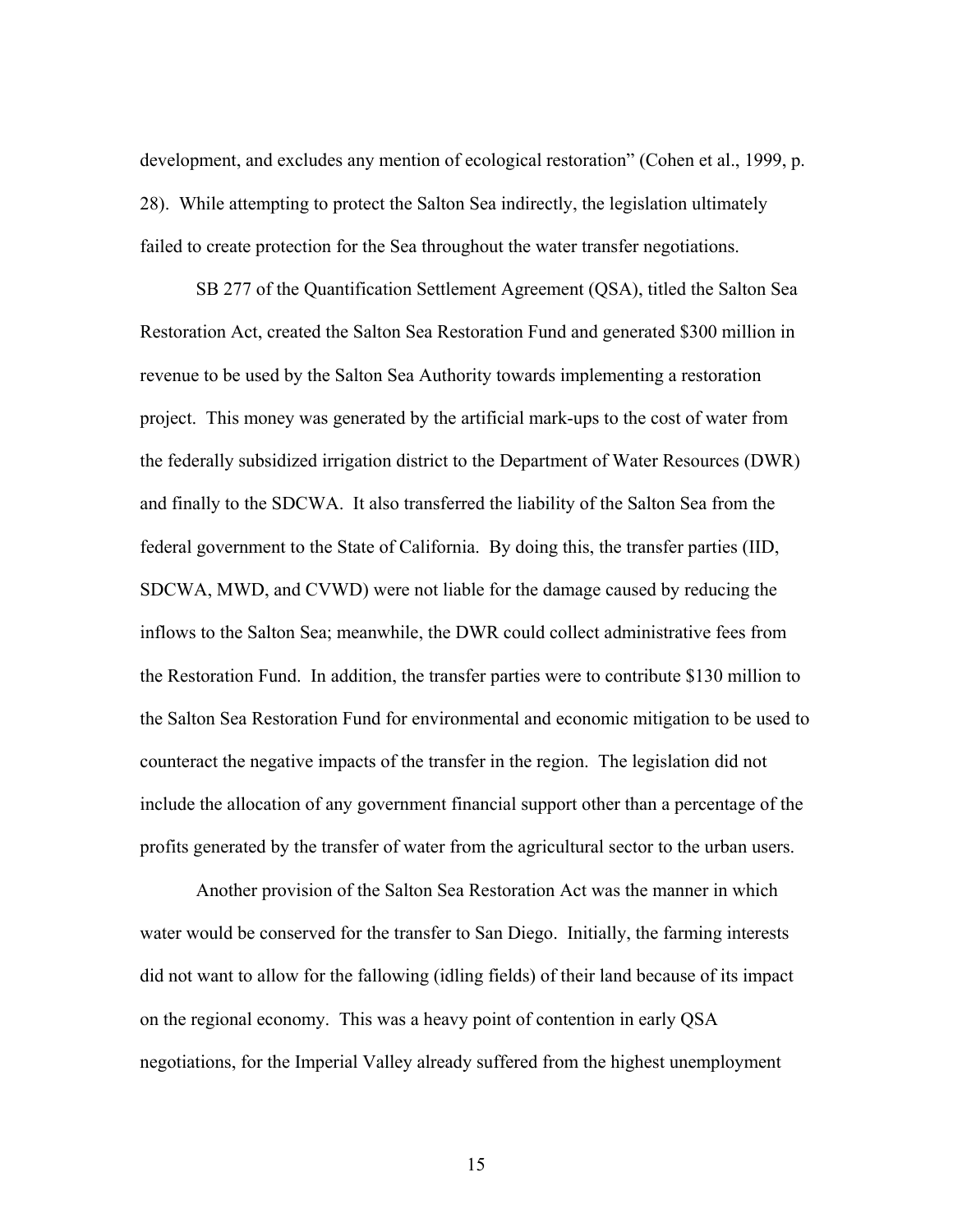rate in the state. Legislation authorized the fallowing of a portion of the IID's lands to generate conserved water because the benefit outweighed the cost to the region. Fallowing fields would mean a significant decrease of inflow to the Salton Sea. This measure was more than the on-farm conservation intended because the run-off to the Sea became non-existent, rather than minimized. The cost benefit analysis of the fallowing program did not consider the harmful side-effects to the Salton Sea, its inherent and intrinsic value. In May of 2004, the IID purchased  $41,700$  acres for \$77 million<sup>2</sup>. According to Peter Quinn, Director of Corporate Services for Australian water utility Goulbourne Valley Water, IID became the largest landowner in its own district in order to "underwrite its conservation and fallowing programs by having the flexibility to fallow some of its own land" (2004, p. 29). "It's ironic that something that was originally

<sup>2</sup>The land purchased by the Imperial Irrigation District (IID) was originally conglomerated by the Bass brothers, oil billionaires from Texas, who in 1994 began buying up smaller farms throughout Imperial Valley. They attempted to strike a water transfer deal with the Metropolitan Water District (MWD) until it was determined that landowners cannot sell water rights in California but must have authorization from the irrigation agency, who holds these rights in trust. The Bass brothers allegedly paid as little as \$50 million for the 42,000 acres and eventually sold Western Farms (their farming business) to U.S. Filter Corp. for \$250 million in stock, as well as a position on the Board of Advisors of U.S. Filter Corp.. They continued negotiations, secretly, with MWD and then SDCWA for the sale of water, having placed the new General Manager (a former consultant to Western Farms, Michael Clinton) in the IID, a move that the Imperial County Grand Jury found "seriously flawed," and in the Imperial Valley Press, top management at MWD called the IID a water "cartel" controlled by the Bass brothers (deBuys, 1999, pp. 166, 279; Perry, 1995, p.A3; Erie, 1996, p. M6; Perry, 1999, p. A3; Lubove, 2002, p. 44; Postel, 2000, p. 32).

 $\overline{a}$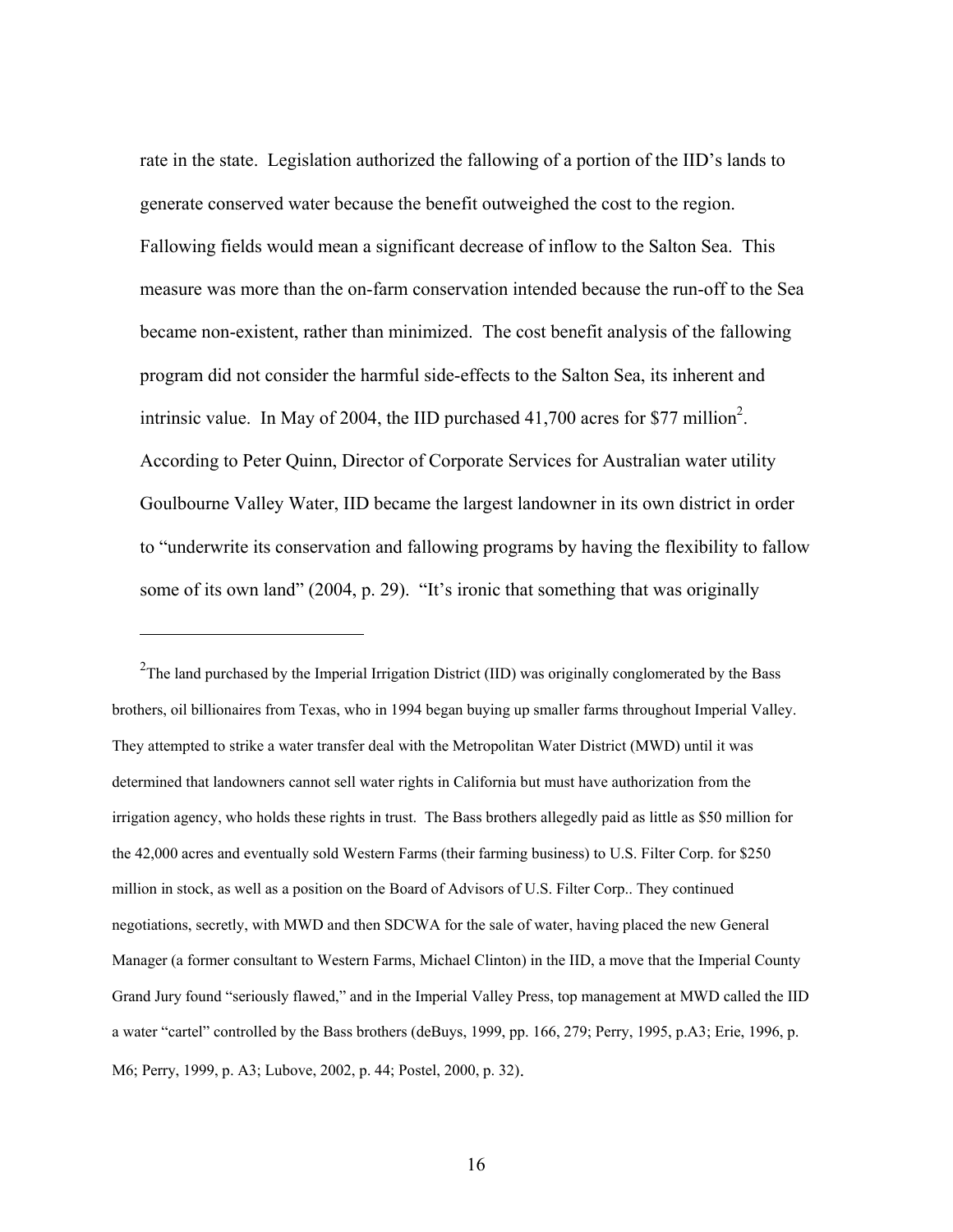bought one piece at a time and amassed to create an adverse situation has now been purchased by the agency that fought to keep that from happening," admits Bruce Kuhn, president of the IID Board of Directors (Jenkins, 2004, p. 23).

#### **FRAGMENTATION "THE GOOD, THE BAD, AND THE UGLY"**

The second political factor that has left the Salton Sea with nothing more than several decades of scientific research and merely token legislation is how America's fragmented political system fosters competitive forces that hamper environmental innovation and policy implementation at all levels of government. Characteristic of American politics, fragmentation deprives government of adequate authority to make policy decisions without interference or reprisal from powerful interest groups (Feldman, 1991, p. 4). The very system of checks and balances that was built into American government to protect citizens from abuses of power has led to a complexity of government that creates difficulty in achieving environmental policy development and implementation. The process of enacting environmentally sound legislation is difficult because of the various realms of government that it must pass through on its way to becoming law. In addition, communities' or entities' "agency shopping" can manipulate the process for the best deal, "exploiting differences in implementation rules and regulations" (Stakhiv, 2003, p. 153).

Fragmentation of authority at the state level, caused by competing systems of water law, discourages public participation in the policy process and efficient use of water or its conservation, while promoting litigation (Feldman, 1991, p. 4). Western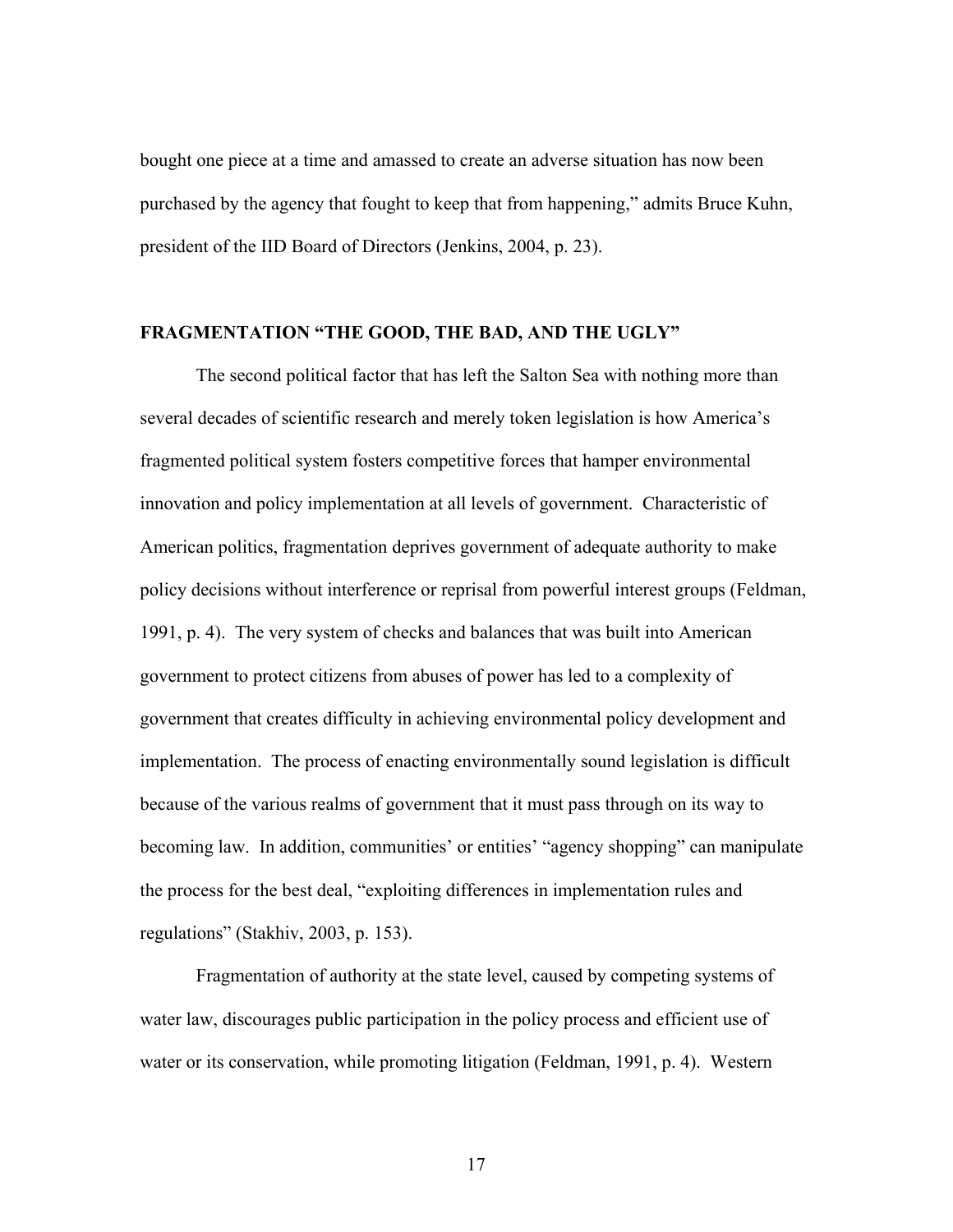water rights are determined by the *doctrine of prior appropriation*, stating that claims to use of Colorado River water are determined by the "beneficial use" principal. Water rights to the Colorado River are prioritized according to beneficial use established by date. Therefore, water agencies, such as the IID, must use as much water from the Colorado River as they possibly can, up to their entitlement, or they risk losing the rights to that water. In a time of scarce fresh water resources, this rule is an ineffective way to encourage irrigation districts to conserve water. At the same time, farm subsidies encourage the inefficient use of water by enabling farmers to grow crops in an environment that can barely sustain them.

In Southern California, hundreds of water agencies hold *in trust* the water rights for the landowners they serve<sup>3</sup>. Inconsistencies of policies across regions make cooperation and conservation efforts nearly impossible without intensive negotiations and governmental involvement. Eugene Stakhiv of the U.S. Army Corps of Engineers writes that in order to manage water effectively, there must be a centralized vision; otherwise, policies are "simple administrative substitutes for marginal tinkering with the status quo" (2003, p. 151). However, federal agencies in the United States cannot implement this kind of water policy because they lack the ability to propose top-down institutional changes as part of their water resources planning. Stakhiv further argues that federal

 $\overline{a}$ 

<sup>3</sup> For a comprehensive discussion of the *Law of the River*, see Glennon, Robert J., and Peter W. Culp, 2002. "The Last Green Lagoon: How and Why the Bush Administration Should Save the Colorado River Delta," and Reisner, Marc, and Sarah Bates, 1990. "Overtapped Oasis: Reform or Revolution for Western Water."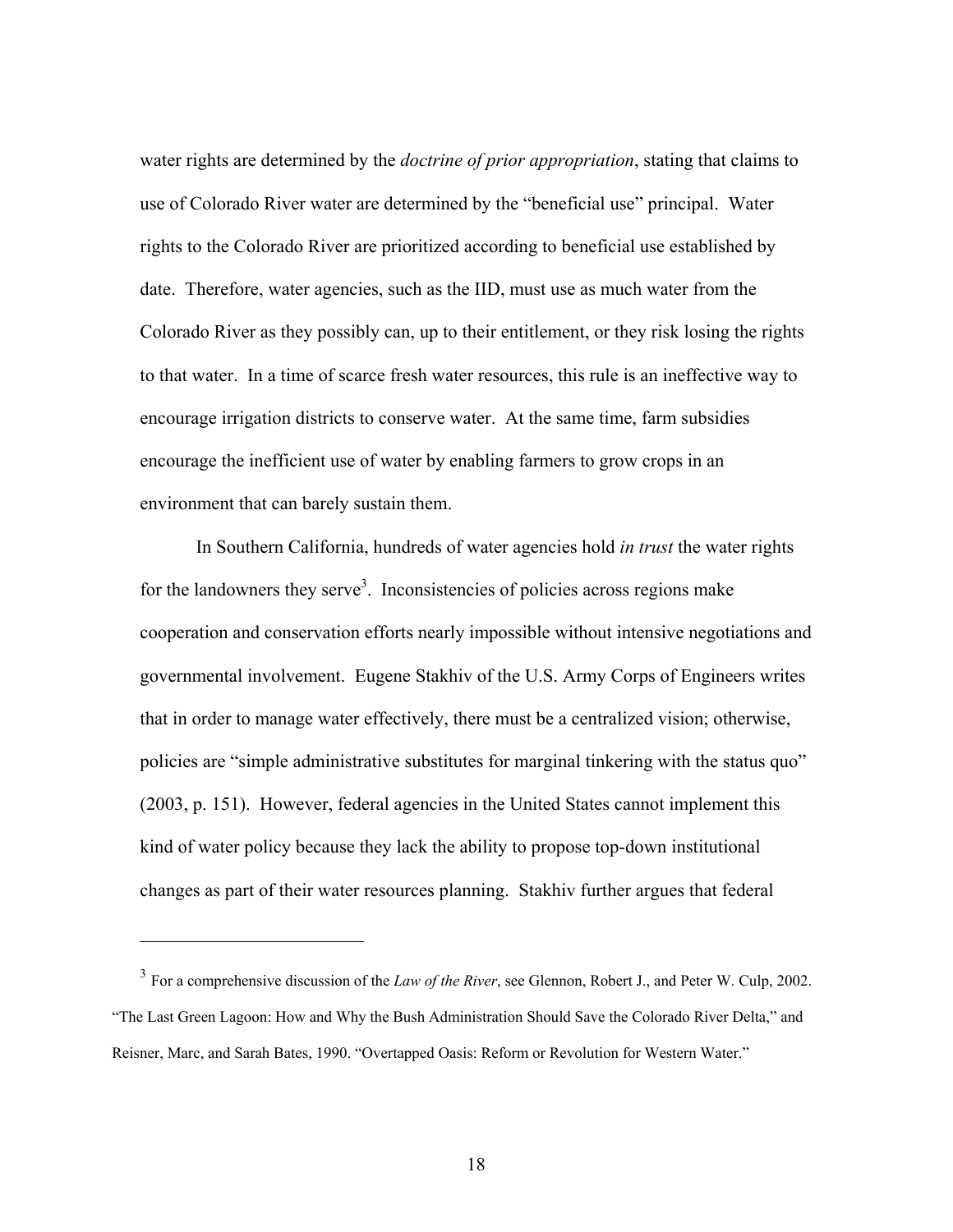programs become nothing more than "plumbing patches" to an outdated system (2003, p. 151). This federal-state-local fragmentation makes it difficult for environmental policy advocates to determine the most effective route to enacting legislation and leaves it up to the legislators to respond to citizen activism. "California has not approached water management as a state government function. Consistent with the states' political tradition of supporting local governments and home rule, the California state government has operated mainly to support local water management" (Blomquist et al., 2004, p. 62).

> Water politics in Southern California have always been politics of growth, of heating up the local economy by finding strategies to subsidize an increased and reallocated supply of a necessary natural resource so that, no matter how rainfall might fluctuate from year to year, economic growth would anticipate no checks and no limits. Out of this agenda has grown a remarkable complex of powerful and hidden institutions, institutions that continue to be driven by this old program of uncontrolled and unmanaged growth.... (Gottlieb and FitzSimmons, 1991, p. xvi).

Many years of local studies and local interest finally led to national attention and resulted in the Salton Sea Reclamation Act. Congress required the Secretary of the Interior, acting through the Bureau of Reclamation, to conduct a feasibility study in consultation with the Salton Sea Authority. This law effectively transferred the focus from the local studies and the local organization to the federal government. It placed the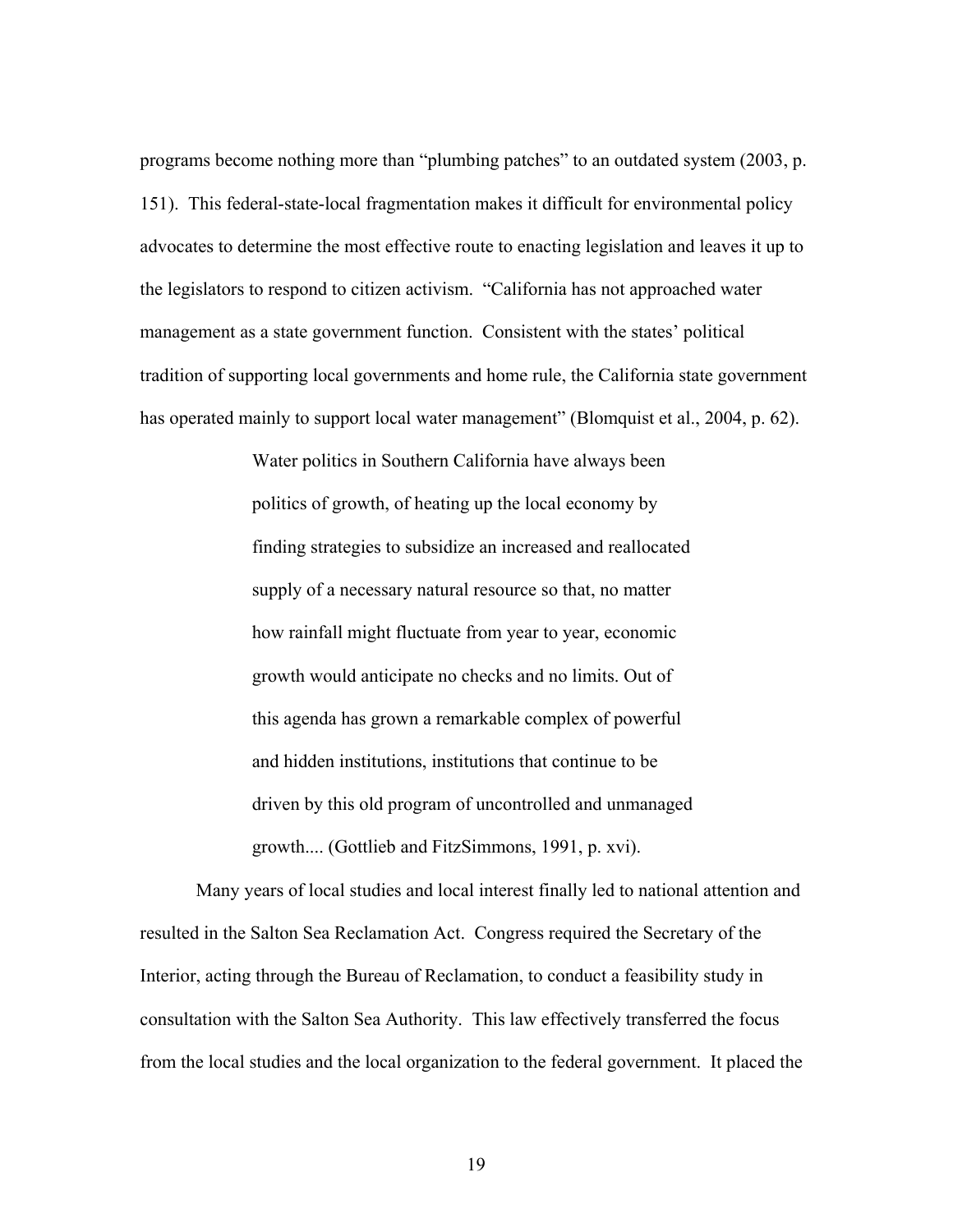burden of financing the restoration effort onto the shoulders of the federal taxpayers. Combined with the fact that it has traditionally been difficult to overcome the "negative connotation society attaches to artificial features that serve as wildlife habitat" (Molina and Shuford, 2004, p. 9), local control in the restoration of the Salton Sea was effectively usurped.

## **"SHOW ME THE MONEY"**

Ernst's third barrier to successful environmental policy development is the dynamic of interest group formation and maintenance which tends to favor industry and corporate groups over even broad-based environmental groups. He argues that as specific environmental issues focus attention on a problem, they also narrow support and limit a group's appeal to a wide audience. Farming interests, for example, are significantly more influential in the policy arena than the ecological concerns of the dying Salton Sea. The only policies that will be able to overcome this obstacle will be those that are acceptable by the most powerful of interest groups. This interest group imbalance is characteristic of American politics, where money usually dominates the legislative process. "When issues are less visible and contentious, the same groups may have an inordinate influence on environmental policy because of their easy access to key policy makers and their valued expertise" (Kraft, 2001, p. 71). Advocates for the restoration of the Salton Sea have not generated enough public interest to implement policies strong enough to resist the water profiteers' or agricultural interests' agendas. As a result, environmental policies in the past look to the Salton Sea not as a treasure, but as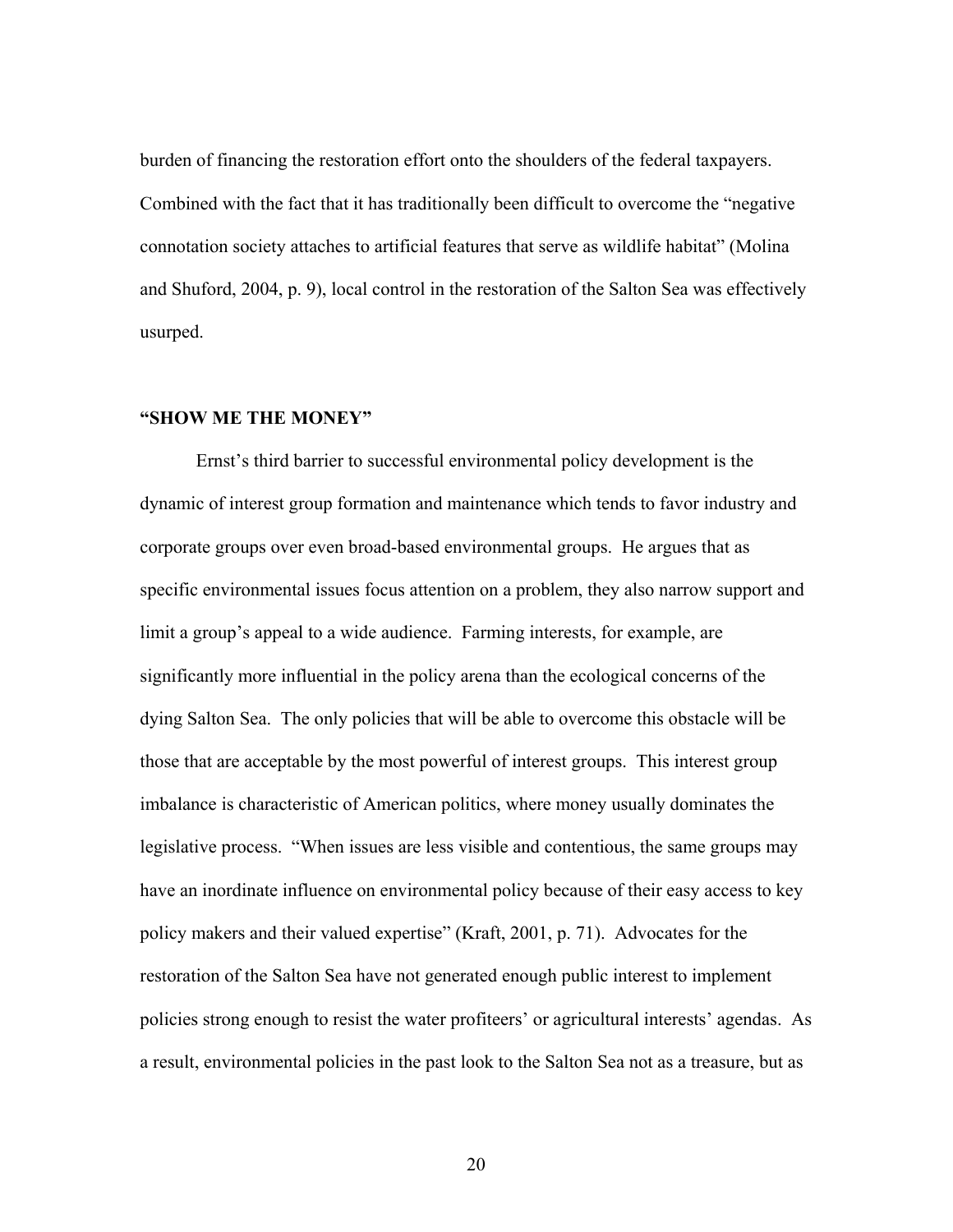an obstacle to economic growth.

1

The development of a water market in California presents interesting challenges for environmentalists and for the Salton Sea in particular. The difficulty of environmental mitigation through the inevitability of the QSA is magnified by the simple fact that it touches on three of the four barriers of Ernst's theory: economic primacy, fragmentation of American politics, and interest group imbalance. "Selling Imperial Valley Water on a profit margin of more than 2,000 percent wouldn't be so hard if it weren't for culture, tradition, and the ever present fear that Imperial Valley will become the next dried-up Owens Valley of 'Chinatown' fame" (Hayes, 2003, p.147). Regardless of the fears involved, the water will go; it is just a matter of how soon and for how much.<sup>4</sup> Mitigation of environmental degradation becomes the negotiating platform, and the stakes are high. "Today, all the traditional interest groups remain in place and are ready to pounce upon each other more ferociously and with greater desperation than before as the Colorado dwindles" (Blomquist et al., 2004, p. 150).

 A dramatic shift in the power hierarchy of special interest groups throughout California politics has occurred in the last several years. California agriculture has lost its stronghold on politicians that was once so influential in the development of water resources policy. The Quantification Settlement Agreement represents a realignment in

<sup>&</sup>lt;sup>4</sup> Brent M. Haddad, Associate Professor of Environmental Studies at the University of California at Santa Cruz is the author of "Rivers of Gold," and promotes the conservation of water through agricultural to urban transfers. See also Howitt, Richard, and Kristiana Hansen, 2005. "The Evolving Western Water Markets," Choices, Vol 20:1, pp. 59-63.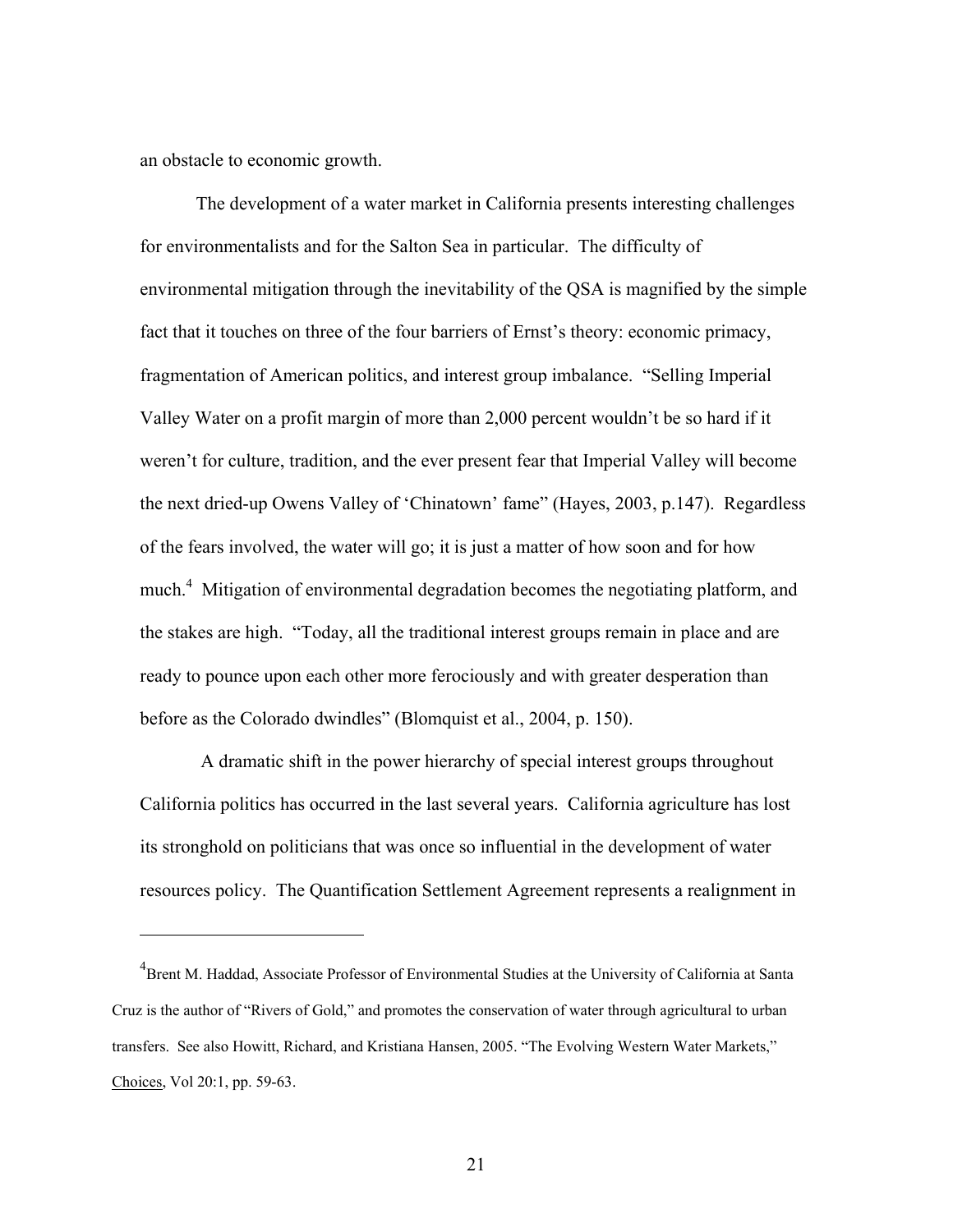the balance of power among the users of the Colorado River, "from the traditional trinity of agribusiness, irrigation districts, and hydropower to municipalities, and thus from farms to cities..." (Glennon and Culp, 2002, p. 945). This shift represents an enormous transfer of power in California politics, once heavily weighted by the agricultural interests. For most of California's history, water went to the farmers, and "at the height of this special relationship (of local, statewide, and federal interests), these local water agencies designed billion-dollar public-works projects, structured politics that would affect millions of people and bring millions of acres under irrigation. They enlisted federal, state, and local politicians and bureaucrats to support these efforts" (Gottlieb and FitzSimmons, 1991, p. 4). These projects created what became known as the "Iron Triangle," the relationship between Congress, the water agencies themselves, and local water industry groups (Gottlieb, 1988, p. 46).

> The congressional committees anchoring environmental subgovernments also have a strong vested interest in perpetuating their jurisdictions over specific agencies and programs. The committees are likely to resist vigorously any effort to reorganize environmental agencies, the congressional committee structure, or the environmental laws over which they exercise oversight when such change threatens to diminish committee influence over the agencies involved. This perpetuates the multitude of committees and fragmented authority over environmental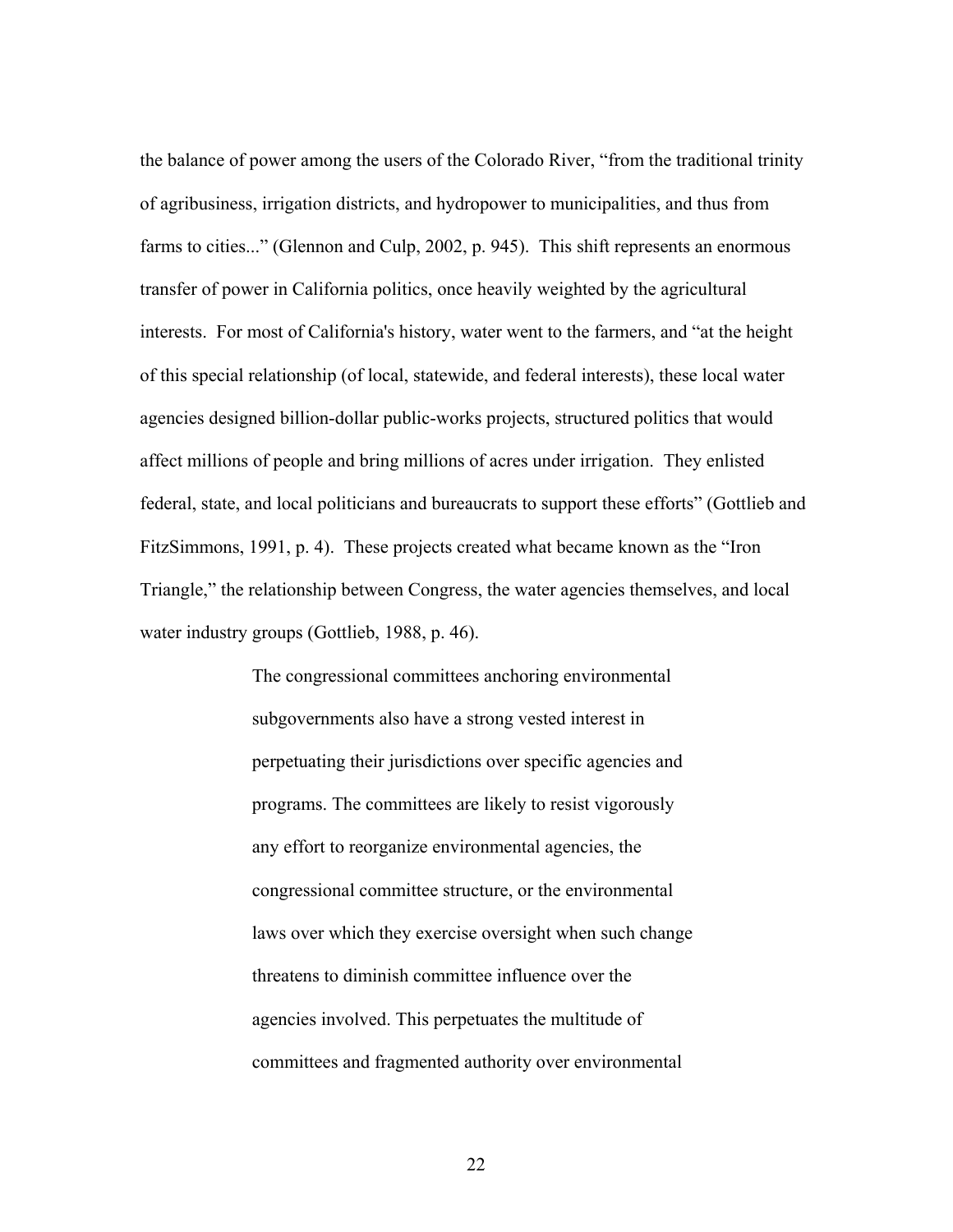affairs in Congress and erects almost insurmountable obstacles to major reorganization of agencies and programs when fundamental change may be essential to better regulation (Rosenbaum, 2002, p. 102).

The Salton Sea has faced many opponents in its 100 year existence. Ironically, it relies on the chemically contaminated agricultural run-off for its survival, as well as the terribly polluted New River, which flows northward across the border from Mexico. Originally, the interests of the Salton Sea faced the stronger political power of the farmers who did not want to be held liable for the pollution and sustenance of the Sea. Today, the interests of the cities and the farmers contradict the best interests of the Salton Sea as the sea inevitably loses one- quarter of its inflows to the QSA.

# **"IT'S NOW OR NEVER"**

The policy cycle or the focusing event is a very important aspect of environmental policy development, and it is Ernst's fourth factor which hinders successful implementation. "Since the mid-1960's various ways to reduce salinity, stabilize surface elevation, and maintain agricultural, environmental, and recreational values have been suggested. However, for years the lack of political clout and money relegated the Salton Sea to the periphery. It was not until the mid-1990's, through the efforts of the late Sonny Bono, the Coachella Valley Audubon Society, and other concerned parties, that restoring the health of the Salton Sea ecosystem finally became a priority" (Patten et al., 2003, p.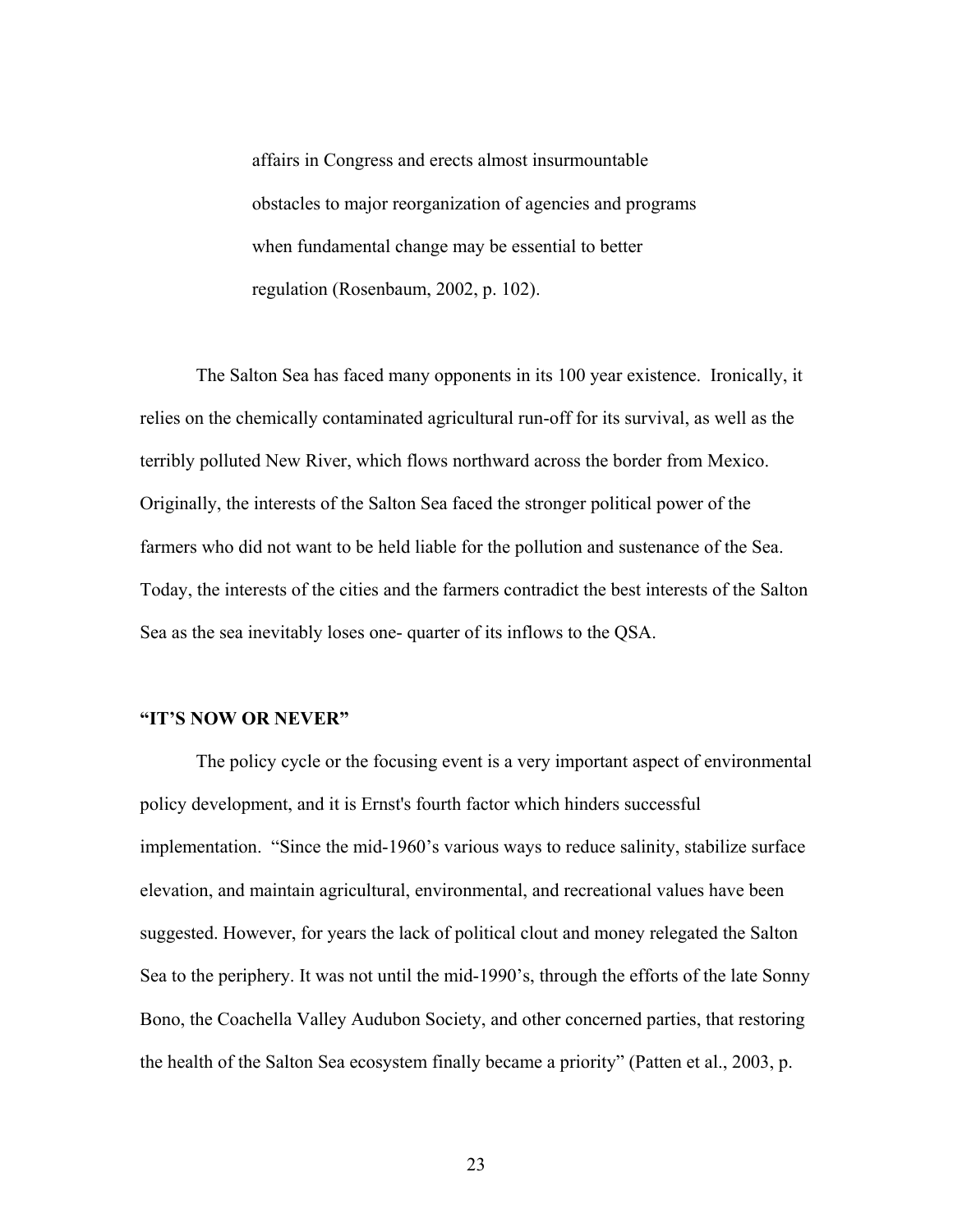10). This media attention also served to polarize public opinion, as many believed that the Salton Sea should be allowed to dry up, and the water that feeds the Sea to "be redirected to the more deserving 'natural' wetland habitats of the Colorado River Delta" (Molina and Shuford, 2004, p. 8). However, "regardless of whether people considered the Salton Sea a natural ecosystem or an artificial one...but serving as *de facto* mitigation for extensive wetland loss and degradation in the region, there soon developed widespread support for managing this ecosystem..." (Shuford and Molina, 2004, p. 153).

In 1996, the loss of over 15,000 pelicans and other waterbirds, which was attributed to avian botulism, led to intense mass media interest that predicted the imminent collapse of the Sea's ecosystem (Molina and Shuford, 2004, p. 8). Birds dying in large numbers, as well as tilapia and croaker die-offs in the millions, was not a new phenomenon at the Salton Sea. None the less, as large numbers of pelicans were dying, people sympathetically paid attention. "The die -off of 1996 differed from those of 1992 and 1994 in many ways: the greater human effort made in response to it, the rescue and rehabilitation of sick birds, the greater understanding of causes. Greatest of all, however, was the public response" (deBuys, 1999, p. 241).

At the end of the QSA negotiations, local citizens felt betrayed; local environmental groups were confused, and the Imperial Irrigation District itself was still divided over the transfer. "Ironically, the peril posed by the water transfers helped stiffen the resolve among environmental groups to protect a body of water they had once ignored as 'artificial' and unworthy of saving" (Jacobson, 2004, pp. 177-178). Tom Kirk, former Executive Director of the Salton Sea Authority, observed, "It was both a nail in the coffin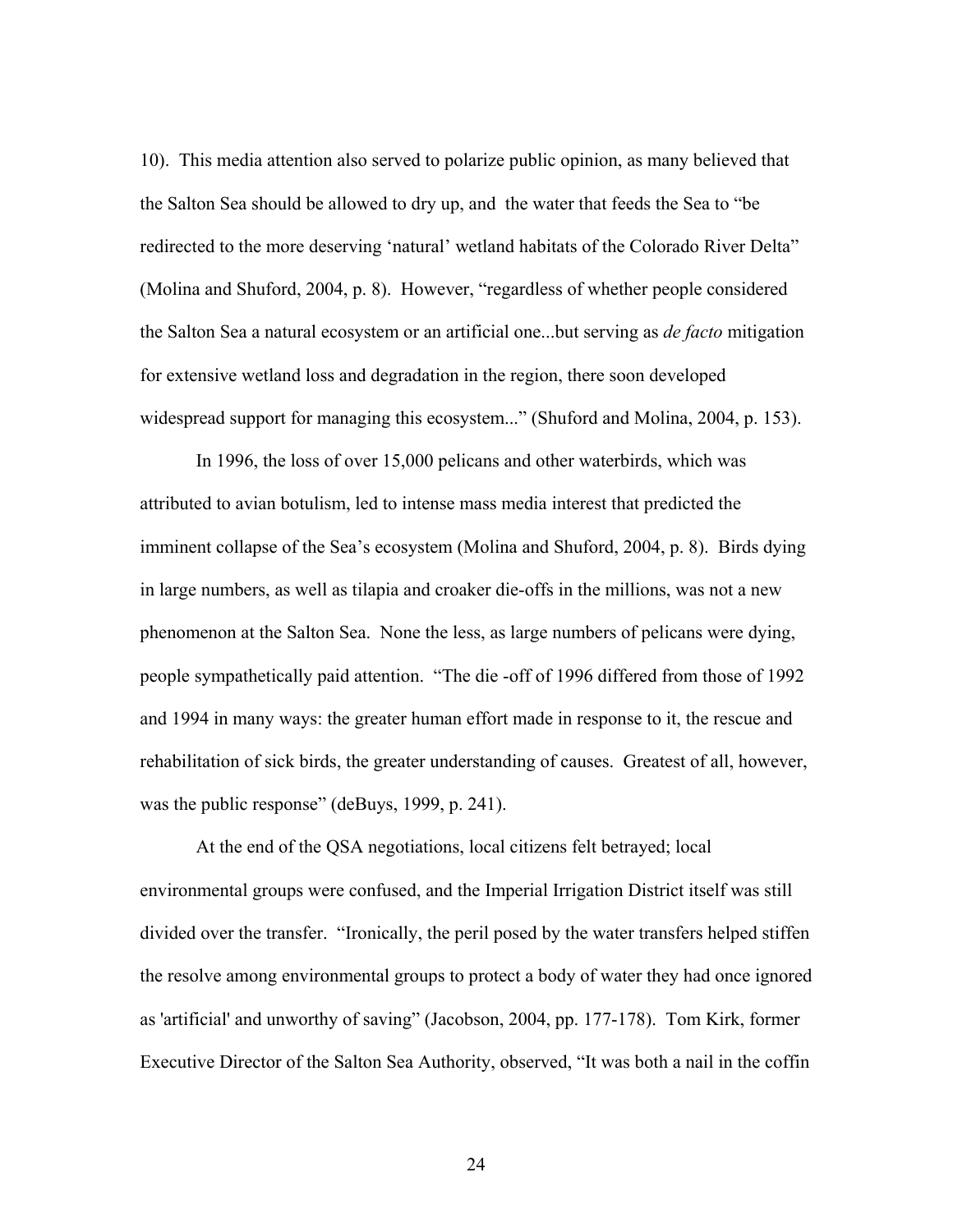of the Salton Sea, and an opportunity to reach out to broader constituencies.... It took an external threat before people said, 'Hey, this is an awfully important place'" (Jacobson, 2004, p. 178). Not only is this an important place because of the above reasons, but it is also important because of its potential danger. This danger is expressed by the following statement by Anthony Downs (1972); "Ironically, the case of ecologists would therefore benefit from an environmental disaster like 'killer smog' that would choke thousands to death in a few days."

#### **THE SALTON SEA LOCAL CONTROL ACT – NOT JUST A TOKEN**

The Salton Sea Local Control Act is designed to recognize all of the factors that have led to ineffective policies being implemented to restore the Sea. It deals with the economic primacy barrier by creating a self- financing mechanism: \$500 million in municipal revenue bonds issued by the Salton Sea Authority through an Infrastructure Financing District that was established in legislation passed in 1999 (Hearing at Senate Committee on Natural Resources and Water, 2005). This funding is to be used in conjunction with the \$300 million from the Salton Sea Restoration Fund created through the QSA. The Local Control Act also requires the Department of Water Resources and the Salton Sea Authority to enter into a memorandum of agreement with specified federal agencies to establish a state and federal coordinated restoration plan. "This bill reflects a certain level of unease about the progress on Salton Sea restoration since the passage of the QSA. Residents of the area, joined by an environmental coalition, are not convinced that the ongoing state-sponsored restoration study at the Department of Water Resources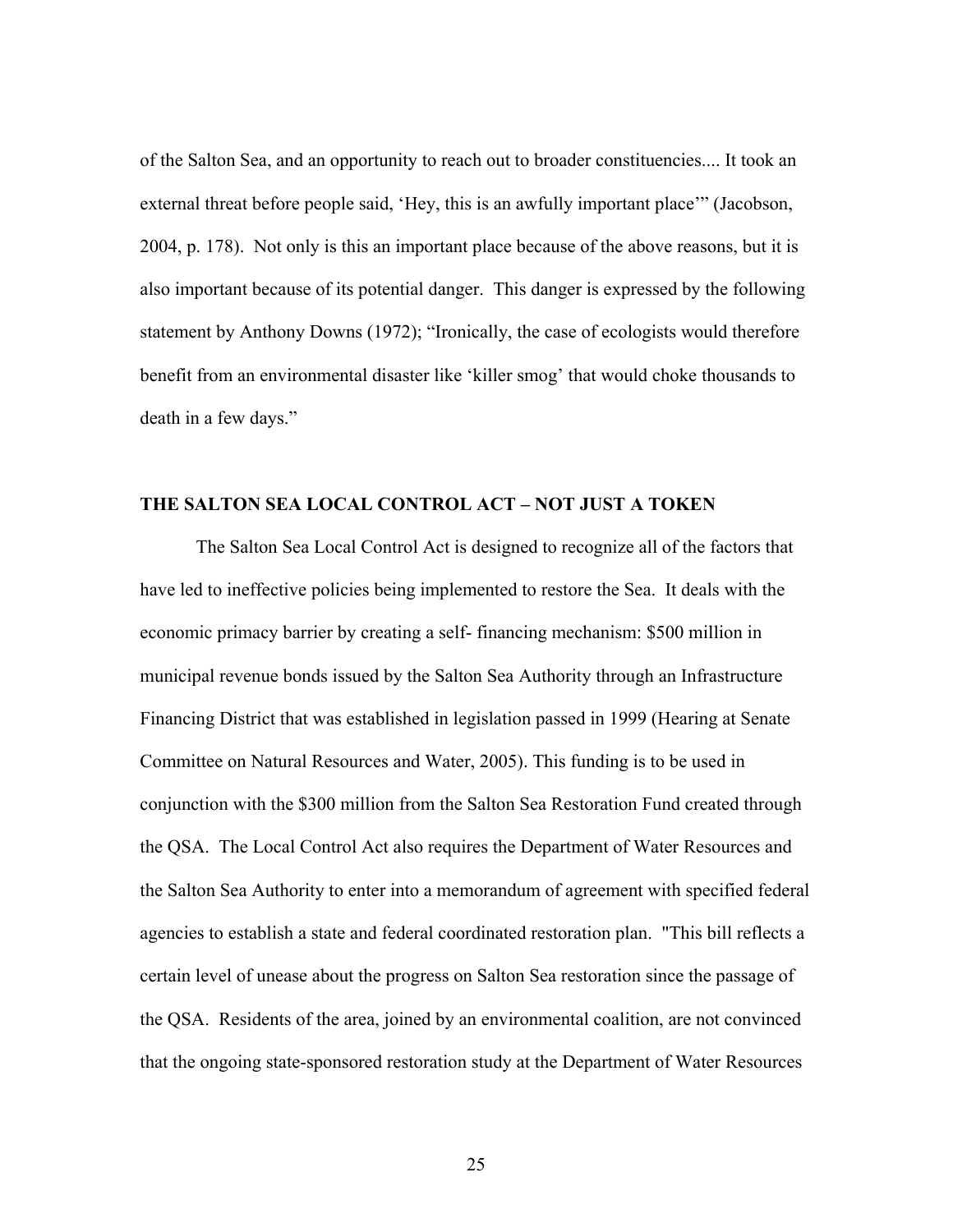will reflect local concerns" (Senate Committee, 2005). Local groups supporting this legislation are Defenders of Wildlife, Desert Protective Council, Planning and Conservation League, Sierra Club, Western Outdoor News, and the Cabazon Band of Mission Indians.<sup>5</sup>

Senate Bill 1081 (California Senate Bill 1081, 2005) in the California Legislature was authored by state Senator Denise Ducheny, democrat from San Diego. SB 1081 is the first piece of the Local Control Act to see legislative debate as of this paper's writing, passing Assembly Committee on Appropriations by a vote of thirteen to zero on July 13, 2005. The purpose of the legislation is to ensure that the remaining funds from Proposition 50 that were earmarked for the Salton Sea will be spent "exclusively for the purpose of restoration of the Salton Sea" (SB 1081, 2005). This bill has enough local support that special interest lobbying will not be able to hinder its progress. Ernst's fourth political factor that affects environmental policy is the limited window of efficiency opened by a focusing event. The dissatisfaction with the environmental and socio-economic mitigation provided in the QSA legislation ultimately led to a broad coalition generating public support to take over the restoration process.

It is unclear whether or not Senator Ducheny will support the Salton Sea Local Control Act in its entirety; she has still not committed to that. However, what is clear is that the Salton Sea Authority will not sit back and continue waiting for the scraps of

 $\overline{a}$ 

<sup>&</sup>lt;sup>5</sup> Groups in support of the Salton Sea Local Control Act are supporting the Salton Sea Authority's campaign to gain control over the restoration effort. The Infrastructure Financing District was created at the Salton Sea in 1999 by SB 223, authored by Senator Kelley. It was the first of its kind in the country.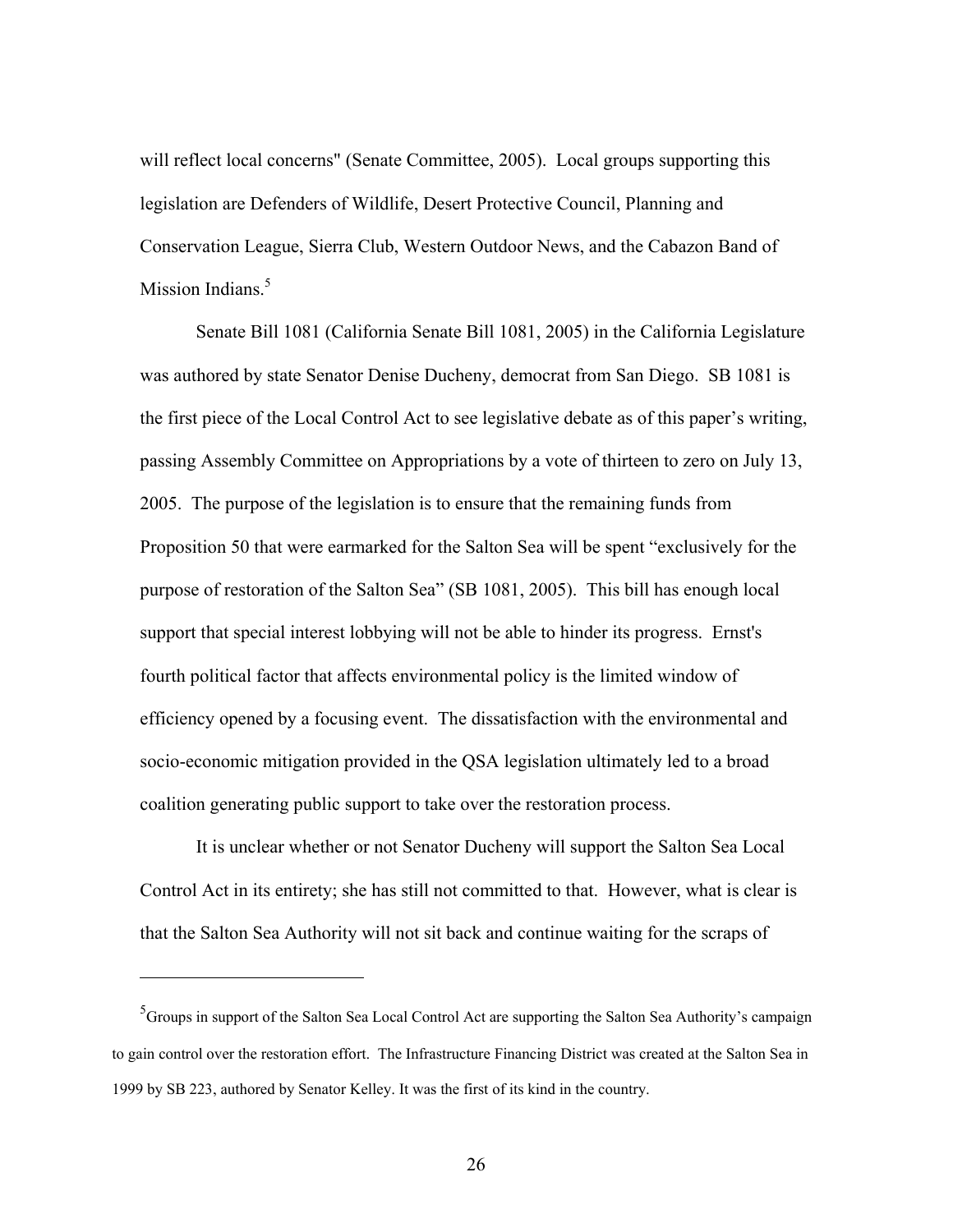government funding to be appropriated their way. They have hired the famed San Francisco liberal and former mayor Willie Brown as a \$10,000 per month consultant, who encouraged the Authority to unite behind a single vision for the Sea. "The Authority hopes Brown, one of the most powerful and charismatic figures in California politics, will help to assert control over hundreds of millions of dollars and billions of gallons of water flowing in to the sea" (Spillman, 2005). The Authority has selected their preferred restoration alternative, called the Integrated Water Management Plan, also known as the "North Lake Plan". Unified under this restoration goal, the Authority is pursuing the Local Control Act because it is believed that the State's process is "weighted in favor of picking the cheapest plan possible..." (Spillman, 2005).

The Salton Sea Local Control Act promises to provide a solution to what Representative Mary Bono calls the Sea's biggest problem – funding of the restoration effort. By creating the Infrastructure Financing District (IFP), the local agencies will contribute a portion of their property tax revenue to be used by the Salton Sea Authority. At the same time, it legitimizes the Salton Sea Authority's position as the lead government agency. Taking the burden of financing a restoration effort off of the state of California, while creating a revenue-generating system, the problem of political fragmentation is minimized. In support of the Local Control Act, a coalition of several local environmental and development- based organizations stand with community support and strong legislative representation. As the economic development through the restoration of the Sea's ecosystem is its primary goal, the Local Control Act has been able to generate broad support, which suggests a promising campaign. These aspects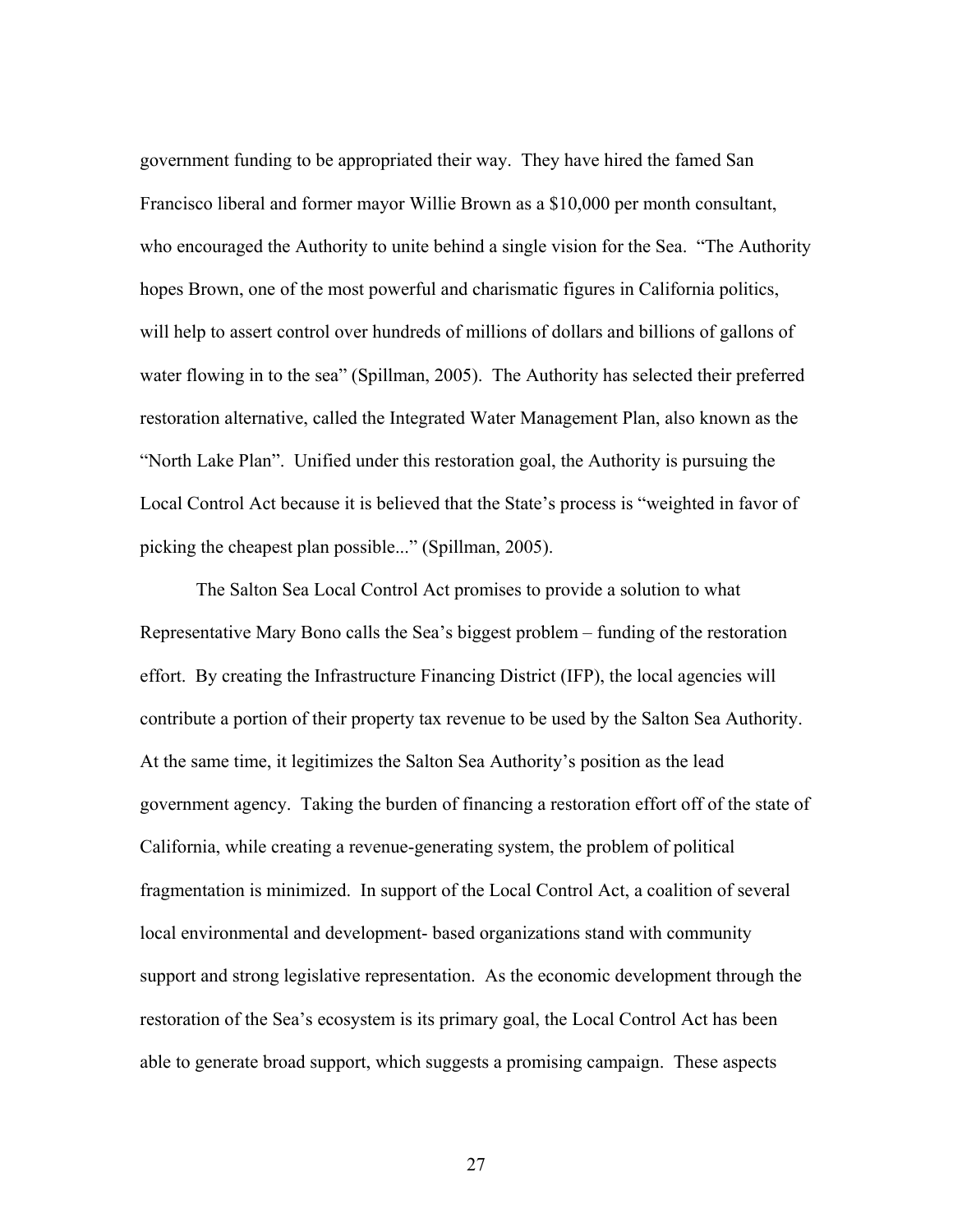point to more than "token legislation" towards the restoration effort. Grounded in local economic development, a cornerstone of California politics, the innovation and local initiative of the Salton Sea Local Control Act is making history while protecting California's history.

# **CONCLUSION**

Driving through the Imperial Valley, one cannot help but be awed by the sight of a large body of water reflecting the desert sky. Like a primeval sea, it reaches out seemingly to reclaim its ancient kingdom; however, the sea is not of nature but of man and therein lies its fate. Hidden in its prism of muted colors is also the color of contradictions and complexities, which is the nature of man and, therefore, his policies. With the passage of the Salton Sea Local Control Act, hopefully, the farmer, the nature lover, the recreationist, the sportsman, and the entrepreneur will realize that while pointing fingers at each other, three other fingers are aimed back at themselves. In this realization, policies will maintain their focus in restoring the Salton Sea not only to its highest economical, instrumental value, but also to its environmental, intrinsic value.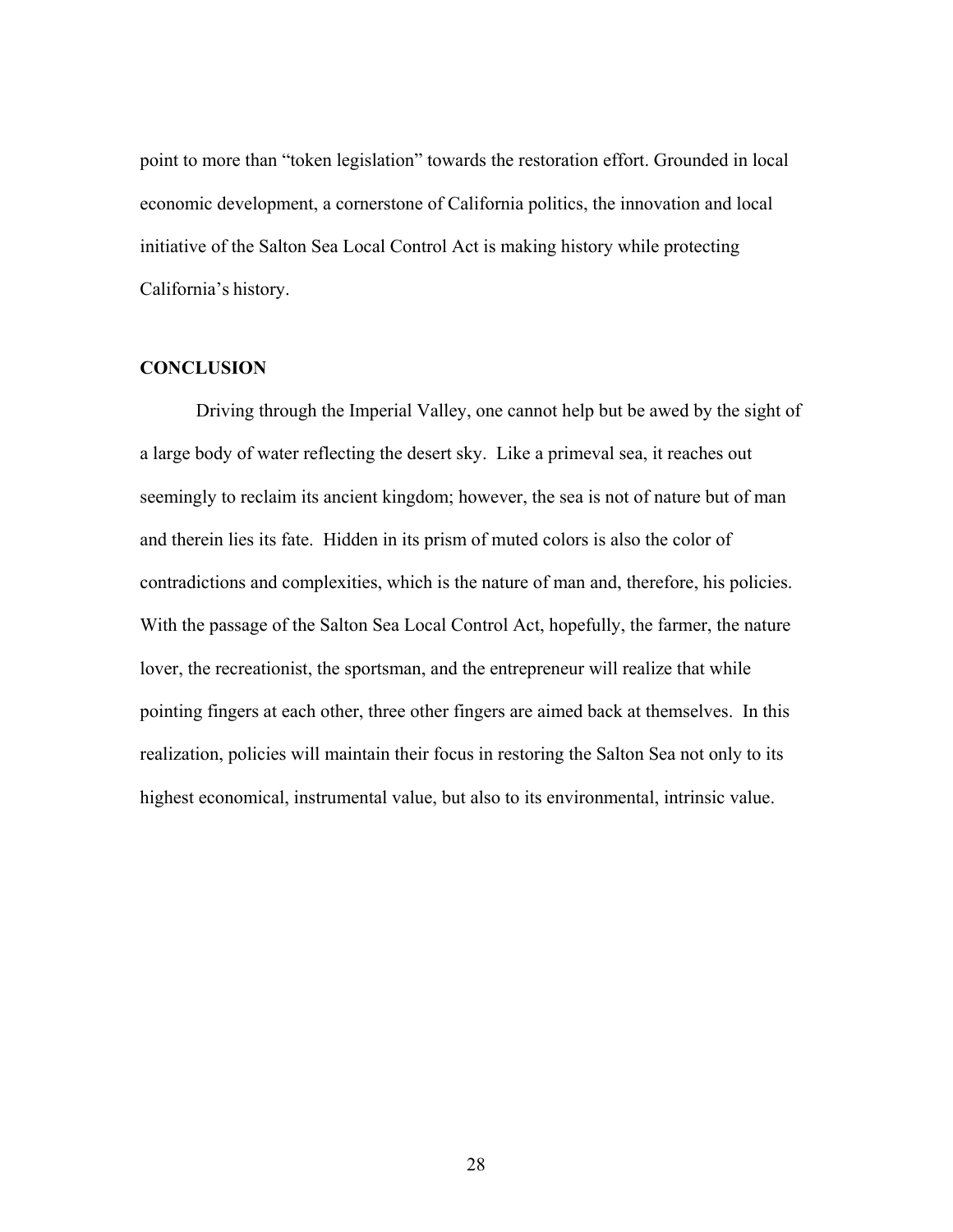#### **Works Cited**

- Archibald, Steve. California State Assembly. Assembly Committee on Appropriations-SB 1081. (Jul 2005).
- Blomquist, William, Edella Schlager, and Tanya Heikkila. "Building the Agenda for Institutional Research in Water Resource Management." Journal of the American Water Resources Association. 40(4). (2004A): 925-936.
- Blomquist, William, Edella Schlager, and Tanya Heikkila. Common Water, Diverging Streams: Linking Institutions to Water Management in Arizona, California, and Colorado. Washington, D.C.: Resources for the Future. 2004.

Chase, J. Smeaton. California Desert Trails. Boston: Houghton Mifflin. 1919.

- Cohen, Michael. "Salton Sea Must be Addressed in Water Deal." San Diego Union-Tribune 20 Feb. 2003: B11
- Cohen, Michael J., Jason I. Morrison, and Edward P. Glenn. Haven or Hazard: The Ecology and Future of the Salton Sea. (1999): Oakland. Pacific Institute.

Cohn, Jeffrey P. "Saving the Salton Sea." BioScience 50 (2000) : 295-301.

- Craven, Bill. California State Senate. Senate Committe on Natural Resources and Water-SB 1081. (Apr 2005).
- deBuys, William. Salt Dreams: Land and Water in Low Down California. Albuquerque: University of New Mexico Press, 1999.
- Davies III, J. Clarence. "Environmental Regulation and Technical Change." Keeping Pace with Science and Engineering: Studies in Environmental Regulation. Ed.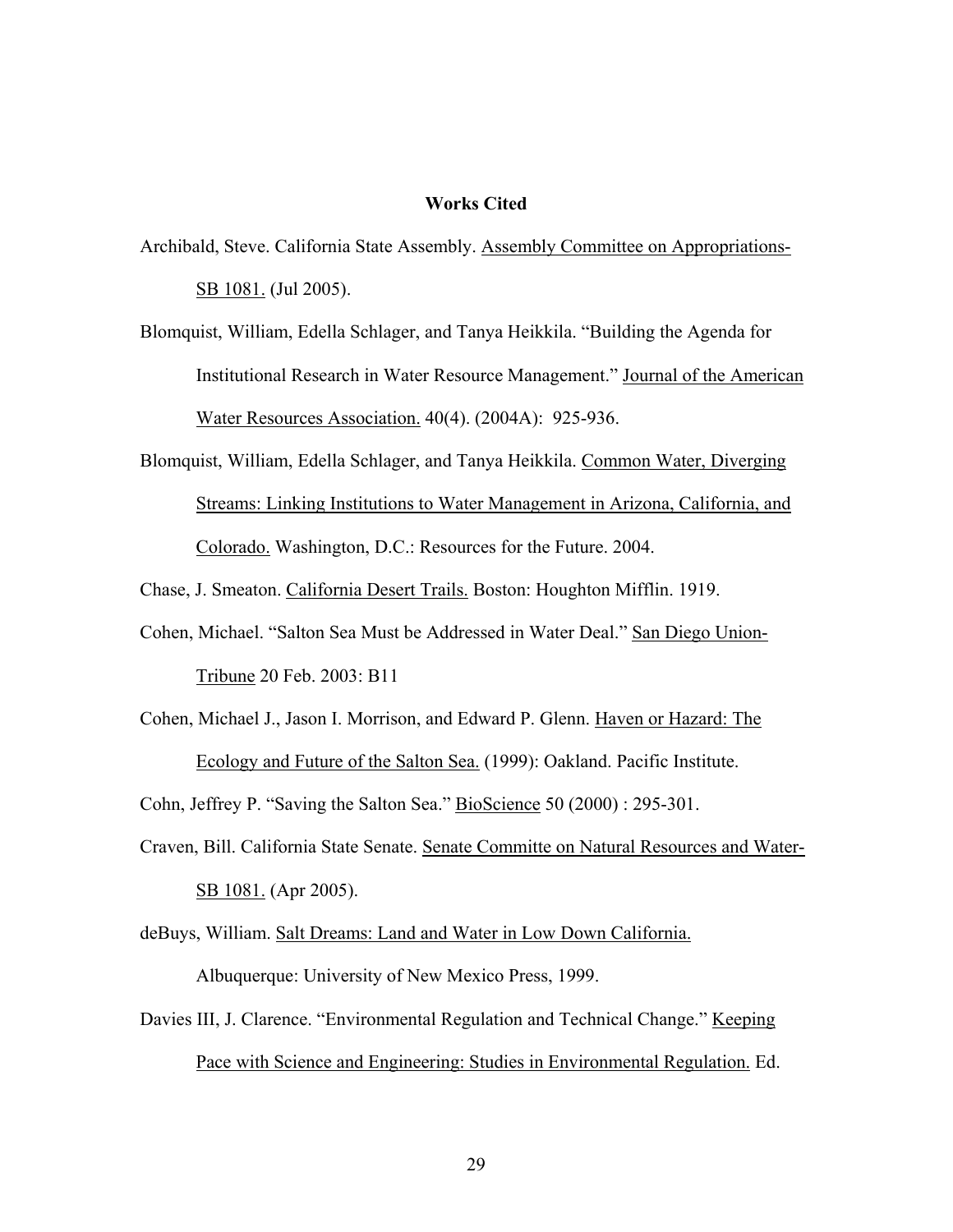Myron F. Ulman. Washington, D.C.: National Academy Press. 1993. 255.

- Downs, Anthony. "Up and Down with Ecology: The Issue Attention Cycle." Public Interest. 28 (Summer 1972): 38-50.
- Erie, Steven P. "A San Diego 'Chinatown' With Los Angeles as Victim." Los Angeles Times 25 Aug. (1996): M1+.
- Ernst, Howard. Chesapeake Bay Blues. New York: Rowman and Littlefield Publishers, 2003.
- Feldman, David Lewis. Water Resources Management: In Search of an Environmental Ethic. Baltimore: The Johns Hopkins University Press. 1991.
- Glenn, Edward P., Michael J. Cohen, Jason I. Morrison, Carlos Valdes-Casillas, and Kevin Fitzsimmons. "Science and Policy Dilemnas in the Management of Agricultural Waste Waters: The Case of the Salton Sea, CA, USA." Environmental Science and Policy 2. (1999): 413-423.
- Glennon, Robert J., and Peter W. Culp. "The Last Green Lagoon: How and Why the Bush Administration Should Save the Colorado River Delta." Ecology Law Quarterly 28 (2002): 903-992.
- Gottlieb, Robert. A Life of Its Own: The Politics and Power of Water. San Diego: Harcourt Brace Jovanovich, 1988.

Gottlieb, Robert, and Margaret FitzSimmons. Thirst for Growth: Water Agencies as Hidden Government in California. Tucson: University of Arizona Press. 1991.

Haddad, Brent M. Rivers of Gold: Designing Markets to Allocate Water in California. Washington, D.C.: Island Press. 2000.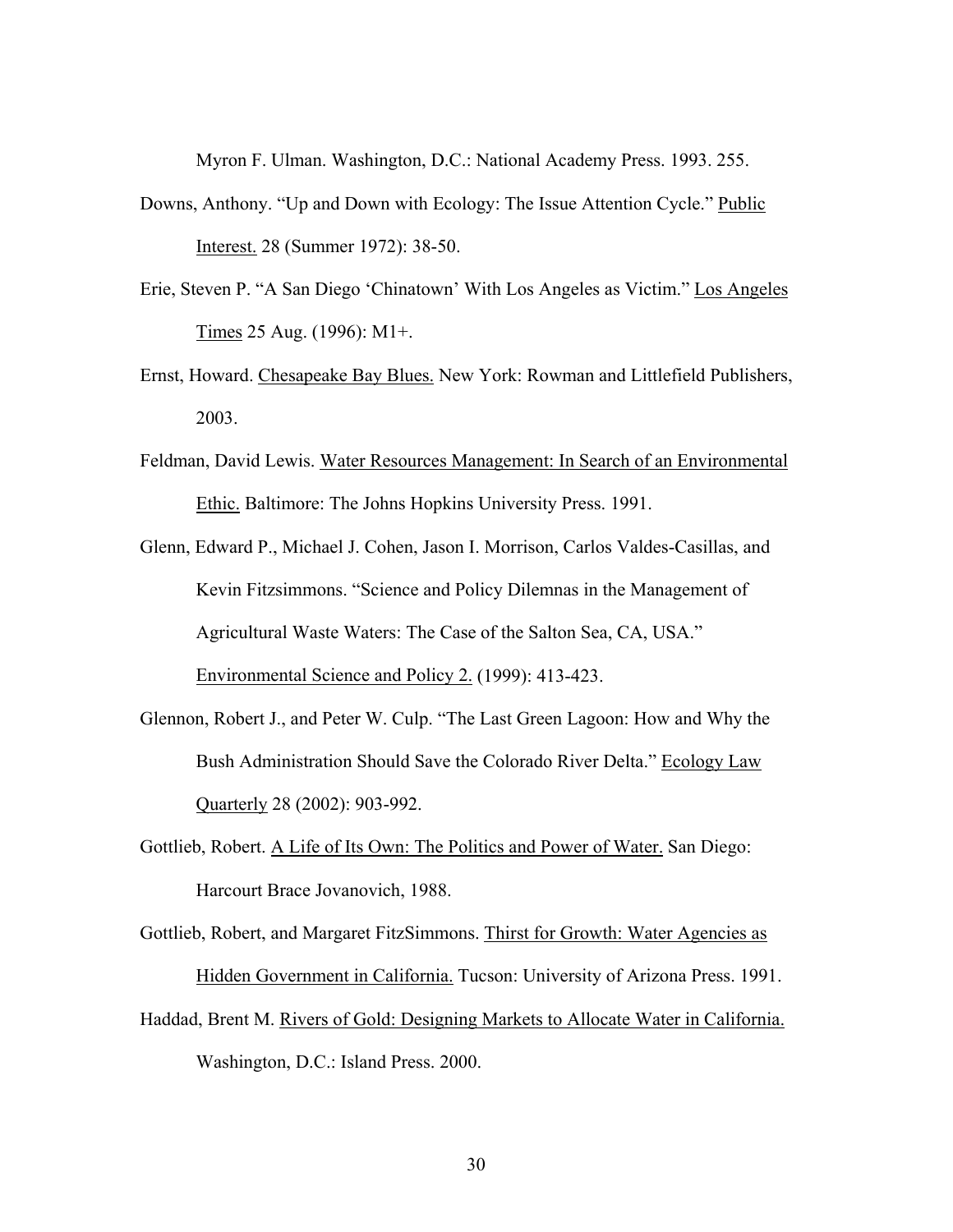- Hayes. David J. "Accomodation Turns to Conflict: Lessons From the Colorado." Whose Water is it? The Unquenchable Thirst of a Water Hungry World. Eds. Bernadette McDonald and Douglas Jehl. Washington D.C.: National Geographic. 2003. 146- 147.
- Henry, Mark. "Farmers May Reap Cash For Water Rights." The Press-Enterprise 7 Jul. 2001.
- Howitt, Richard, and Kristiana Hansen. "The Evolving Western Water Markets." Choices 20.1 (2005): 59-63.
- Jacobson, Louis. "A Weird Inland Sea May Get Saved." National Journal. (Jan 2004): 176-178.

Jenkins, Matt. "Postscript to a Water War." The Touchstone 14.2 (2004): 23.

- Kraft, Michael E. "Environmental Policy in Congress: From Consensus to Gridlock. "Environmental Policy.  $5<sup>th</sup>$  ed. Eds. Norman J. Vig and Michael E. Kraft. Washington, D.C.: CQ Press. 2000.
- - -. Environmental Policy and Politics. New York: Addison- Wesley, 2001.
- Lubove, Seth. "Hot Water." Forbes 10 Jun. (2002): 44-45.
- McClurg, Sue. "The California Plan and the Salton Sea." Western Water. (Nov/Dec 2004).
- Molina, Kathy C., and W. David Shuford. "Introduction." Studies in Avian Biology 27 (2004): 1-11.
- Morrison, Jason, and Michael Cohen. "Restoring California's Salton Sea." Borderlines 52. 7.1 (Jan 1999)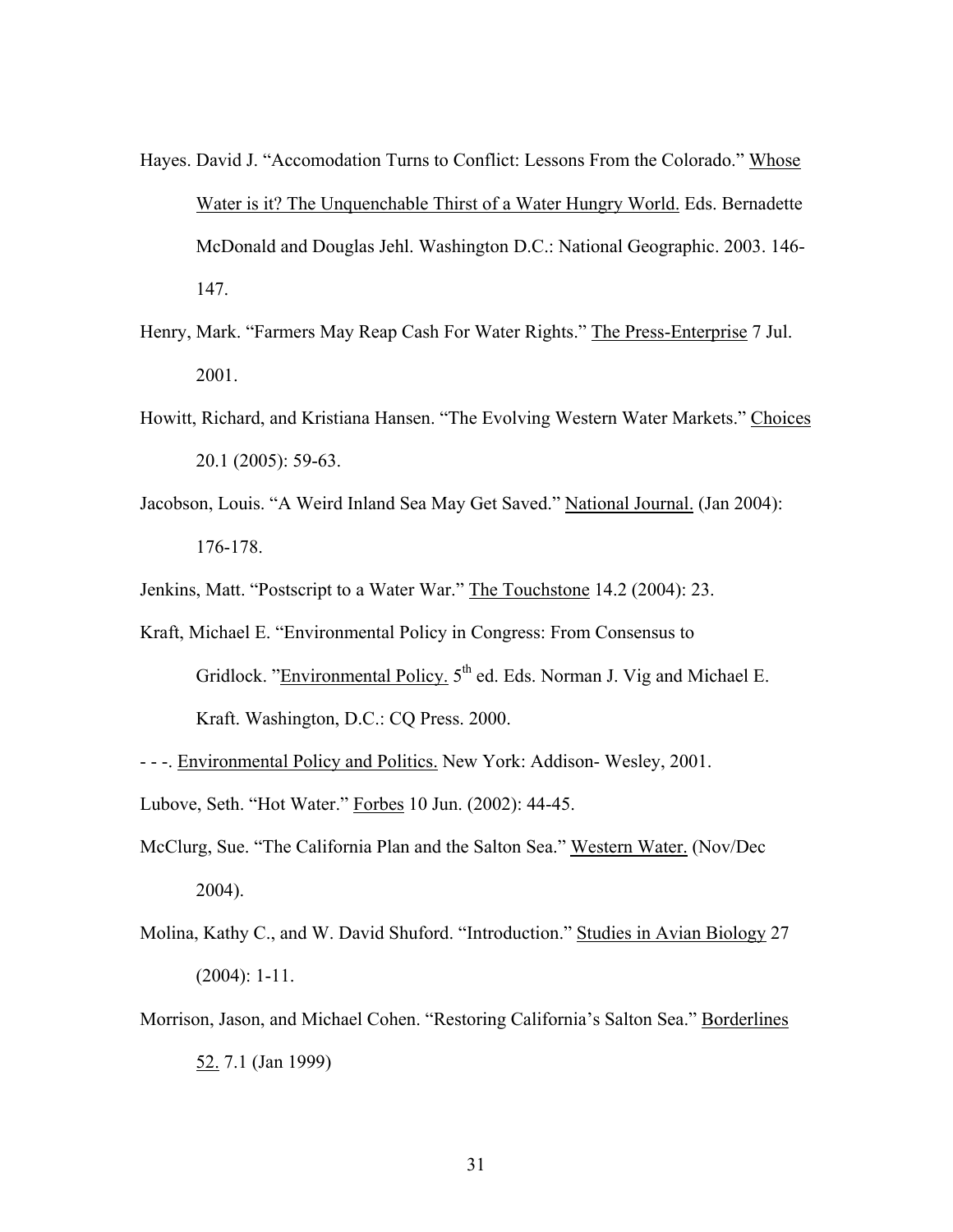<http://us-mex.irc-online.org/borderlines/1999/bl52/bl52salt.html

- Nijhuis, Michelle. "Accidental Refuge: Should we Save the Salton Sea?" High Country News Vol 32:12. 19 Jun. 2000 <http://www.hcn.org/servlets/hcn.PrintableArticle?article\_id=5865>
- Patten, Michael A., Guy McCaskie, and Phillip Unitt. Birds of the Salton Sea. Berkeley: University of California Press. 2003.
- Perry, Tony. "Proposal to Sell Imperial Valley Water Provokes Farmers' Anger." Los Angeles Times 2 Oct. (1995): A3+.
- - -. "Manager of Imperial Water District is Fired." Los Angeles Times 7 Jan. (1999):  $A3+$ .
- Pimentel, David et al. "Water Resources: Agricultural and Environmental Issues." BioScience 54 (2004): 909-919.
- Postel, Sandra. "The Looming Water Wars: Farms vs. Cities." USA Today Magazine Mar. 2000: 32-35.
- Quinn, Peter. "Churchill Fellowship Report." The Winston Churchill Memorial Trust of Australia. 8 Oct. 2004.
- Reisner, Marc. Cadillac Desert: The American West and Its Disappearing Water. 2<sup>nd</sup> ed. New York: Penguin Books, 1993.
- Reisner, Marc and Sarah Bates. Overtapped Oasis: Reform or Revolution for Western Water. Washington D.C.: Island Press, 1990.
- Rosenbaum, Walter A. Environmental Politics and Policy.  $5<sup>th</sup>$  ed. Washington D.C.: CQ Press. 2002.